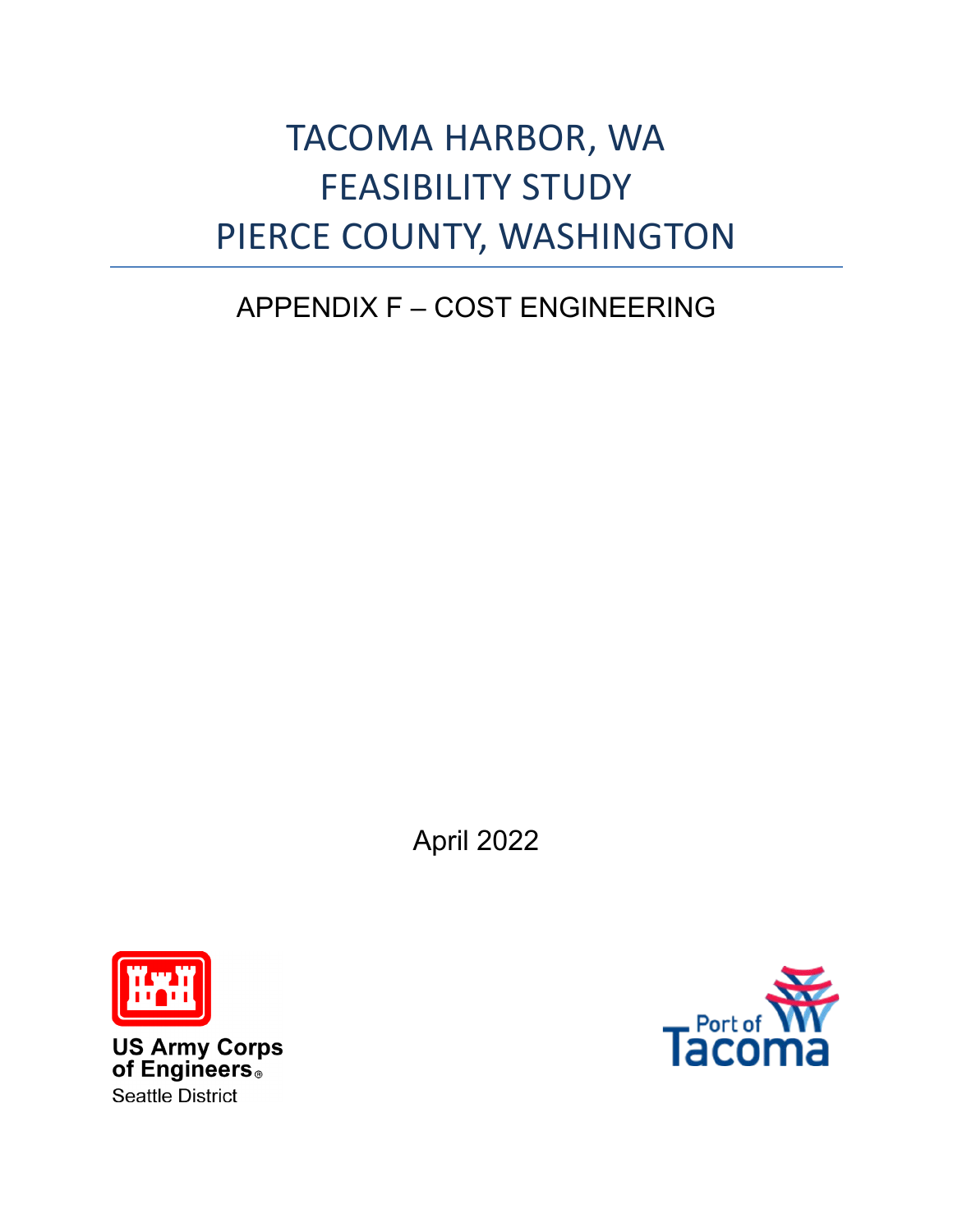# Cost Appendix

This appendix provides supplemental and background information on the development of the project cost estimates for the Tacoma Harbor Navigation Improvement Project.

### Table of Contents

### Table of Tables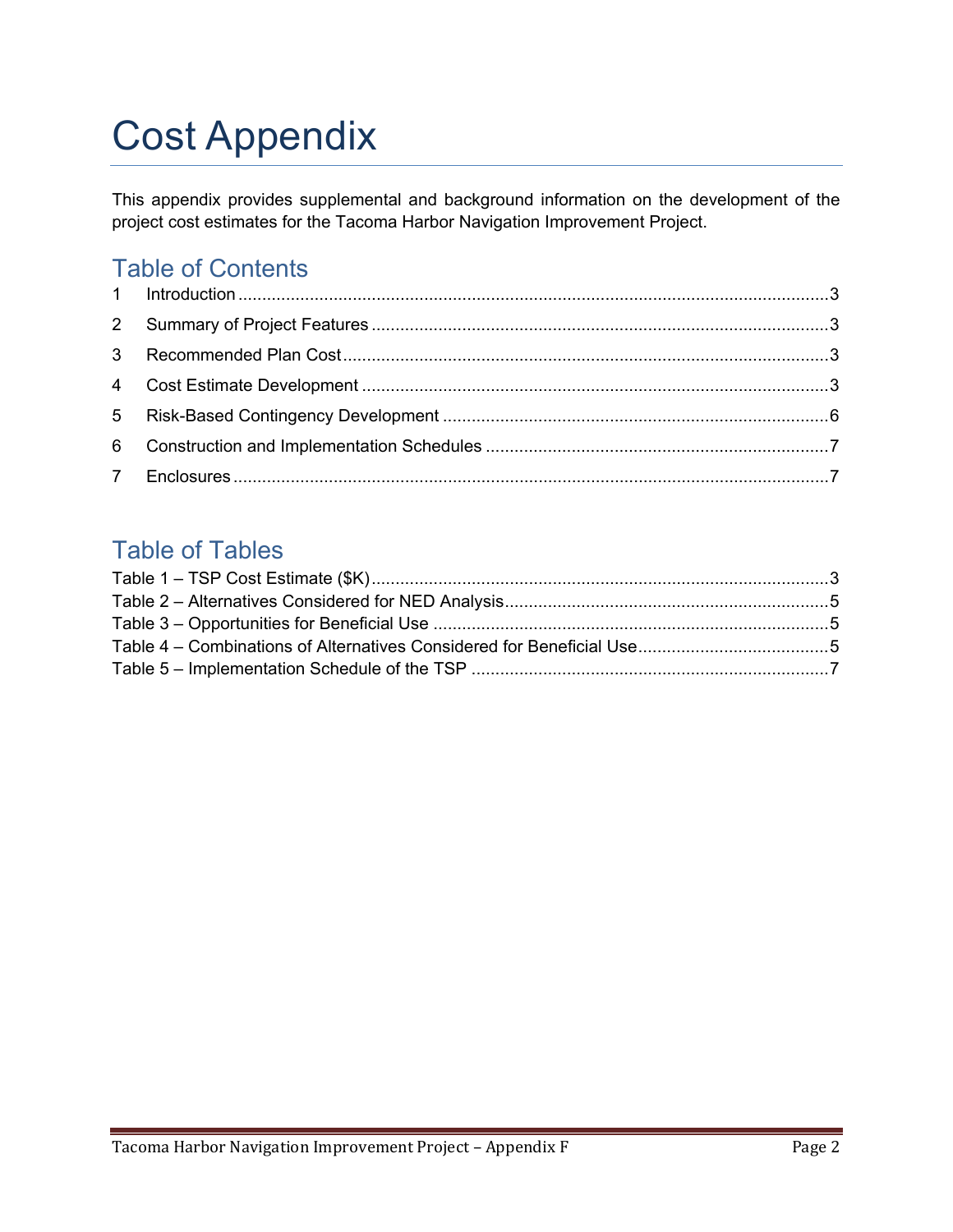### <span id="page-2-0"></span>**1 Introduction**

The Cost Engineering Section at the USACE Seattle District has prepared this cost estimate to determine the probable construction costs for alternatives to improve the efficiency of the navigation system in Tacoma Harbor, Washington. The point of contact for this estimate is Ian Pumo, Chief of Cost Engineering, 206-764-6763.

### <span id="page-2-1"></span>**2 Summary of Project Features**

This project includes deepening of three channels at Tacoma Harbor: Husky, WUT, and the Turning Basin. Deepening will require slope setbacks or stabilization at four locations, as well as real estate acquisition. Some landside facility improvements will also be required. There is the potential for "beneficial reuse" of dredged material by disposing of the material at the Saltchuk site instead of the Commencement Bay disposal site.

#### <span id="page-2-2"></span>**3 Recommended Plan Cost**

The Recommended Plan is the NED Plan: dredging to a depth of -57 (+2 overdepth) with disposal at Saltchuk (beneficial reuse site) and Commencement Bay (open water disposal). The cost of the Recommended Plan is summarized below and detailed in the attached TPCS.

| $1$ avic $1 - 1$ or $0$ ost Lournale $\left\{ \Psi \right\}$ |                             |                                    |
|--------------------------------------------------------------|-----------------------------|------------------------------------|
| <b>Feature</b>                                               | <b>First Cost</b><br>(FY22) | <b>Fully Funded</b><br>(FY Varies) |
| 01 - Lands & Damages                                         | 307                         | 332                                |
| 02 - Relocations                                             |                             |                                    |
| 12 - Navigation                                              | 269,541                     | 326,491                            |
| $30 - PED$                                                   | 10,530                      | 11,361                             |
| 31 - Construction Mgmt.                                      | 14,950                      | 17,444                             |
| Total                                                        | 295,328                     | 355,628                            |
|                                                              |                             |                                    |

#### <span id="page-2-4"></span>**Table 1 – TSP Cost Estimate (\$K)**

### <span id="page-2-3"></span>**4 Cost Estimate Development**

The estimates were prepared in accordance with ER 1110-2-1150 E&D Civil Works Projects and ER 1110-2-1302 E&D Civil Works Cost Engineering.

The basis for the cost estimates was conceptual design drawings and quantities prepared by the Project Delivery Team (PDT). The cost engineer verified the provided quantities were reasonable and calculated additional supporting quantities as necessary (e.g. turbidity fencing, sheet pile supports). Additional information provided by the PDT via e-mails, phone calls, and in-person discussions was incorporated into the estimate.

The cost estimates were prepared using the Corps of Engineers Dredge Estimating Program (CEDEP) and Micro-Computer Aided Cost Estimating System II (MII). The estimates were developed at a Class 4 level in order to support selection of the TSP and optimization of the NED Plan. Per ER 1110-2-1302, a Class 4 estimate is supported by a discussion of scope and uncertainties, with particular attention paid to large cost items. Uncertainties were documented in the Cost and Schedule Risk Analysis (CSRA) risk register, and a risk-based contingency was developed using a Monte Carlo simulation done with Crystal Ball.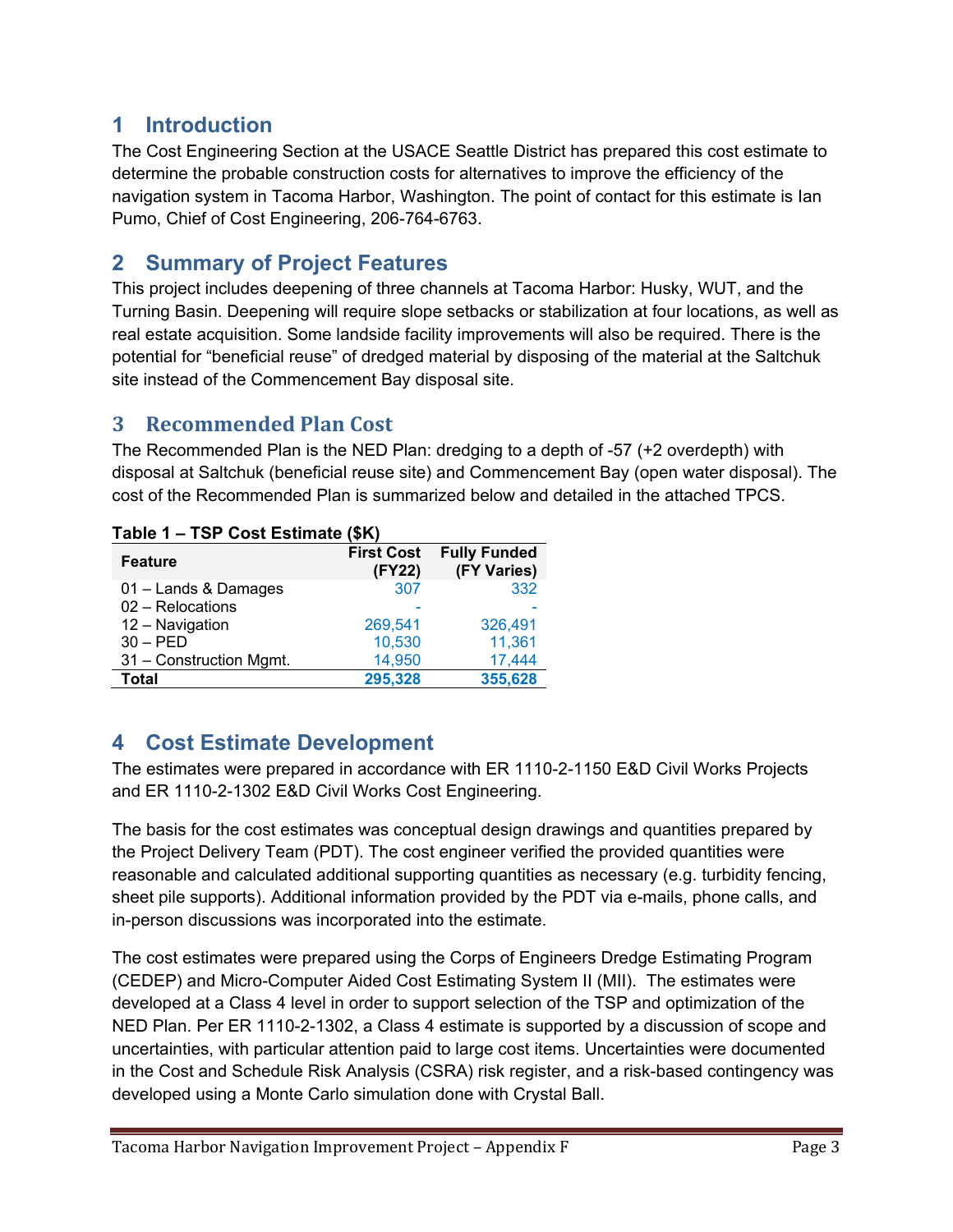#### **4.1 Price Level**

The estimated cost is communicated at three price levels: "Estimated Cost," "Project First Cost," and "Total Project Cost." The Estimated Cost is the construction cost calculated in MII based on the actual price level on the preparation date. The Project First Cost includes escalation from the estimate date to the anticipated date of Authorization, and the Total Project Cost includes escalation to the anticipated midpoint of construction.

The estimate price level is October 2021 (FY22). The project first cost is presented at the October 2021 price level (FY22) for programming. The midpoints of construction vary by feature.

#### **4.2 Estimate Structure and Feature Cost Development**

The estimate is organized at a high level by feature to match the Civil Works Work Breakdown Structure (WBS) accounts. This ensures the MII estimate is consistent with the risk analysis and the TPCS. The pertinent WBS accounts and their usage are summarized below.

#### 01 Real Estate

Real estate costs include both Lands and Damages – acquisition of project lands, easements, and rights-of-way – and Administrative Costs associated with such acquisition. These costs were provided at various intervals by Doris Cope, Omar Vega, and Nic Laponte (NWS Real Estate). The midpoint is assumed to be the same as the midpoint of design.

#### 02 Relocations

This project has no relocations costs. Although two outfalls adjacent to the channel were identified for relocation, they are the responsibility of a third party (not the non-federal sponsor) so any associated costs are excluded from the project cost.

#### 09 Dredging

Dredging volumes were provided by the PDT (coordinated between DMMO and Coastal Engineering), and dredging costs were developed using CEDEP Version 2.0 for Mechanical Dredging. Multiple mobilizations were included as necessary to support removing the required volumes within the work windows. To develop mobilization costs, it was assumed the work would be done by a dredging contractor from the West Coast.

Custom crews, costbook tasks, and contractor quotes were used in MII to develop the costs of driving sheet piles, handling unsuitable material, placing turbidity curtains, and constructing shallow benches and islands at the Saltchuk Beneficial Use site. Escalation was figured based on Engineering News Record's Building Construction Index system and applied at rates of 33% for the 2016 Costbook and 13% for quotes from April 2021.

#### 30 Planning, Engineering, and Design

The Planning, Engineering and Design (PED) costs are the design costs from authorization until project completion. This work includes detailed surveys, soil investigations, preparation of the plans and specifications to guide the contractor to construct the project, and designer support during construction. The PDT agreed to estimate the PED costs as 2.5% of the estimated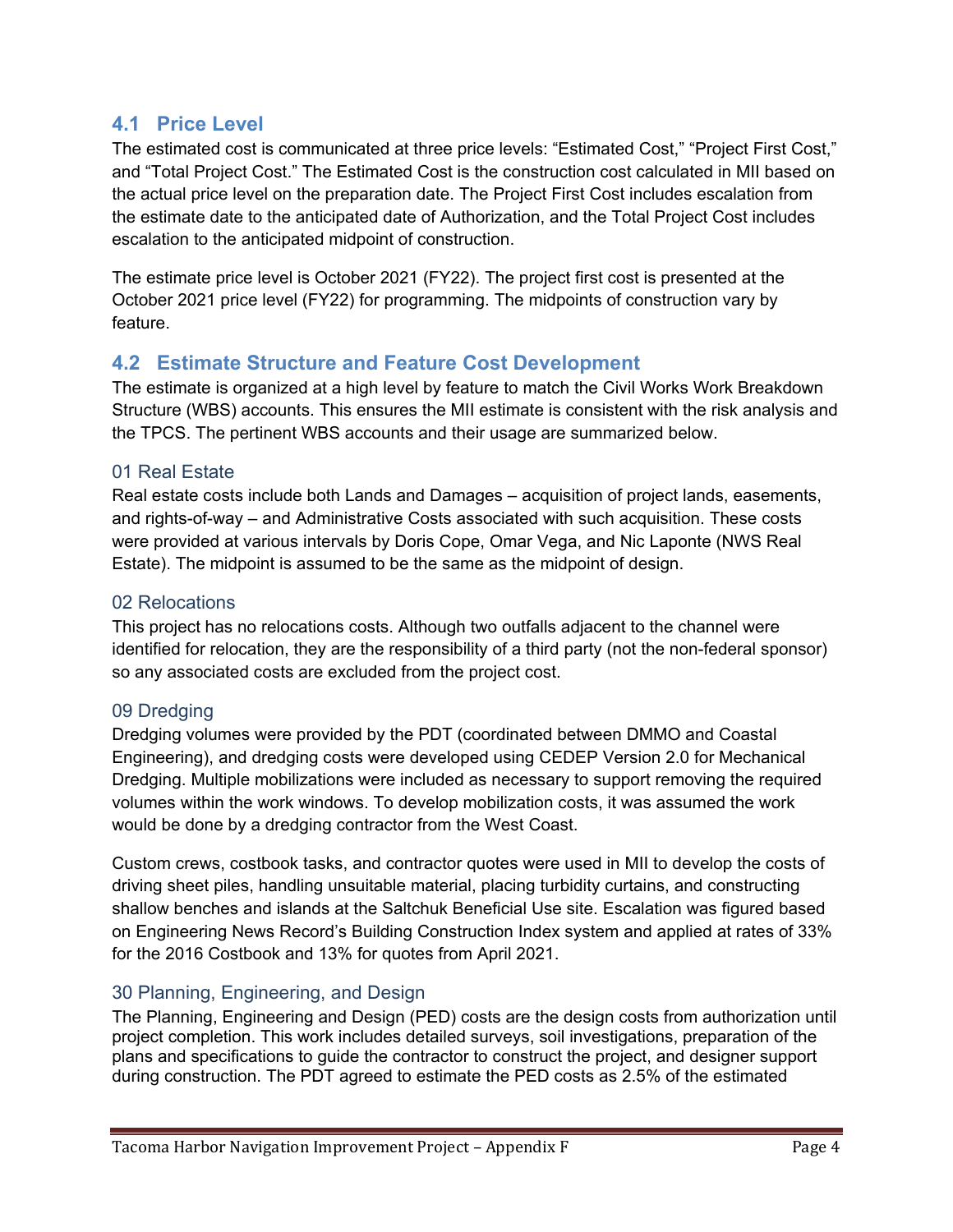construction cost. After further discussion with the PM, we added \$2,450k to this value to cover the following itemized PED requirements. These are described in the TPCS.

- ESA Consultation
- Phase II Assessment
- Sediment Sampling
- Ship Simulation
- Geotechnical Investigations
- Life Cycle Cost Updates
- Contracting

#### 31 Construction Management

Construction Management (CM) – sometimes called Supervision and Administration, or S&A – includes the cost of project managers, project engineers, and other field staff supervising the project construction. The PDT agreed to estimate the CM costs as 6% of the estimated construction cost (~approximately \$10m).

#### **4.3 Optimization and Iterations**

To support economic analysis, we produced cost estimates for (5) alternatives and (4) beneficial use sub-alternatives.

| <b>Alternative</b> | Name           | <b>Reaches</b> | <b>Depth</b>                         |
|--------------------|----------------|----------------|--------------------------------------|
|                    | No Action      | n/a            | n/a                                  |
|                    | Max Expansion  | Husky, WUT, TB | Varies from -51 $(+2)$ to -58 $(+2)$ |
|                    | Husky          | Husky          | Varies from $-51 (+2)$ to $-58 (+2)$ |
|                    | NED Plan       | Husky, WUT, TB | $-57 (+2)$                           |
|                    | NED Plan Light | Husky          | $-57 (+2)$                           |

#### <span id="page-4-0"></span>**Table 2 – Alternatives Considered for NED Analysis**

#### <span id="page-4-1"></span>**Table 3 – Opportunities for Beneficial Use**

| <b>Beneficial Use</b><br><b>Sub-Alternative</b> | <b>Description</b> | <b>Quantity (CY)</b> | <b>Total Quantity (CY)</b> |
|-------------------------------------------------|--------------------|----------------------|----------------------------|
|                                                 | Bench 1            | 850,000              | 850,000                    |
|                                                 | Bench 2            | 161.000              | 1,011,000                  |
|                                                 | Bench 3            | 50,000               | 1,061,000                  |
|                                                 | Islands            | 789.000              | 1,850,000                  |

#### <span id="page-4-2"></span>**Table 4 – Combinations of Alternatives Considered for Beneficial Use**

| Alt#           | <b>Description</b>                                                                                                                      |
|----------------|-----------------------------------------------------------------------------------------------------------------------------------------|
| $\overline{2}$ | Dredge all reaches, (-58) + 2, All material disposed of at Commencement Bay                                                             |
| 2.1            | and Fill Saltchuk Bench 1 from Husky and WUT, remaining material sent to CB.                                                            |
| 2.2            | and Fill Saltchuk Benches 1 and 2 from Husky and WUT, remaining material sent to CB.                                                    |
| 2.3            | and Fill Saltchuk Benches 1, 2, and 3 from Husky and WUT, remaining material sent to<br>CB.                                             |
| 2.4            | and Fill Saltchuk Benches 1, 2, and 3 from Husky and WUT; all islands (789 kCY) from<br>Husky, WUT, TB); remaining material sent to CB. |
| $\overline{4}$ | Dredge all reaches, (-57) + 2, All material disposed of at Commencement Bay                                                             |
| 4.1            | and Fill Saltchuk Bench 1 from Husky and WUT, remaining material sent to CB.                                                            |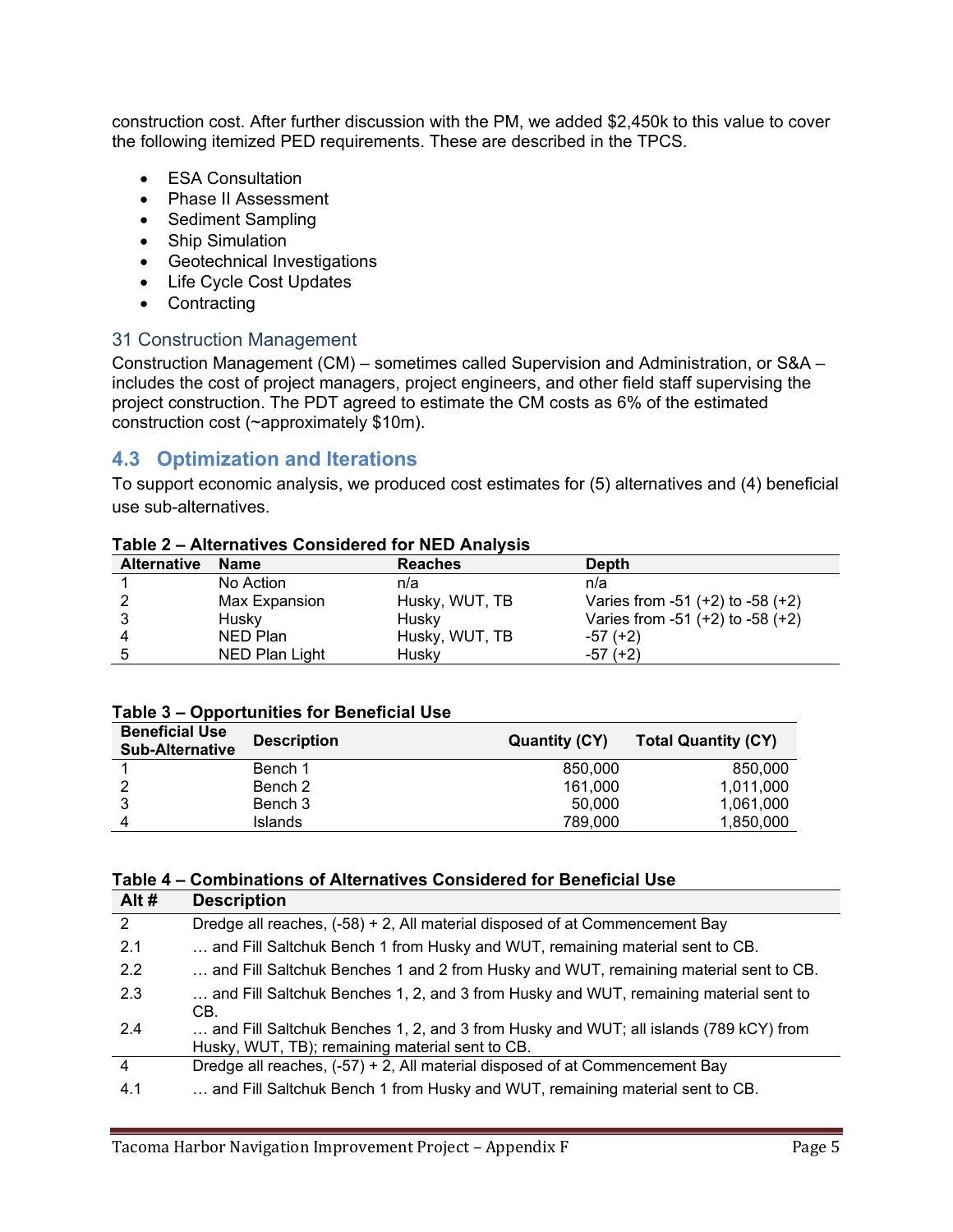| 4.2 | and Fill Saltchuk Benches 1 and 2 from Husky and WUT, remaining material sent to CB. |
|-----|--------------------------------------------------------------------------------------|
| 4.3 | and Fill Saltchuk Benches 1, 2, and 3 from Husky and WUT, remaining material sent to |
|     | CB.                                                                                  |
| 4.4 | and Fill Saltchuk Benches 1, 2, and 3 from Husky and WUT; all islands (789 kCY) from |
|     | Husky, WUT, TB); remaining material sent to CB.                                      |
| -5  | Dredge Husky, (-57) + 2, All material disposed of at Commencement Bay                |
| 5.1 | send all material to Saltchuk Bench 1 instead of CB, approx 675k CY.                 |
|     |                                                                                      |

#### **4.4 O&M Costs**

O&M costs are limited to dredging on 25-year intervals. Quantities for maintenance dredging were provided by Coastal Engineering. The O&M cost includes mobilization and removal of both suitable and unsuitable material; it excludes lands & damages, PED, CM, contingency, and any other allowances. O&M cost is approximately \$4,755k (price level FY22) to mobilize and dredge 30,000 CY from the Husky Channel.

#### **4.5 Beneficial Reuse Costs**

Our group estimated the cost of the recommended plan with and without beneficial reuse of material at Saltchuk. The table below shows the construction cost (from MII) and the total first cost (from TPCS, includes PED, CM, Real Estate, and contingency) with and without beneficial reuse. The total incremental cost difference is approximately \$9.5m at the FY22 price level.

| <b>Feature</b>                    | <b>Estimated Cost</b><br>(\$K, FY22) | <b>Project First Cost</b><br>(\$K, FY22) |
|-----------------------------------|--------------------------------------|------------------------------------------|
| With beneficial reuse at Saltchuk | 207.339                              | 355.628                                  |
| Without beneficial reuse          | 201.568                              | 346,086                                  |
| Incremental difference            | 5.771                                | 9.542                                    |

#### **4.6 Key Assumptions**

Several key assumptions were made to estimate the construction costs:

- The work window is 6 months each year, limited to 150 working days per season.
- Dredging of suitable material will be done with a large clamshell bucket, and dredging of unsuitable material will be done with a small environmental bucket.
- Landfills within 20 miles of Tacoma can support disposal of the unsuitable material (assumption confirmed by special waste management at LRI).
- For beneficial reuse sites, the contractor will supply sufficient barges to match maximum excavation rates.
- The estimate includes an open water disposal fee of \$0.95/CY for all disposal at Commencement Bay based on the latest guidance from DNR. (The current fee is \$0.45/CY but will increase to \$0.75/CY on 1 July 2022 and to \$0.95/CY on 1 July 2025.)

### <span id="page-5-0"></span>**5 Risk-Based Contingency Development**

A Construction Schedule Risk Analysis (CSRA) was conducted with the PDT in order to identify, assess, and mitigate all potential risks to the project. The risks identified are documented in the CSRA document included as an attachment. Analysis of these risks contributed to the determination of how much contingency should be added to the total cost of the project. The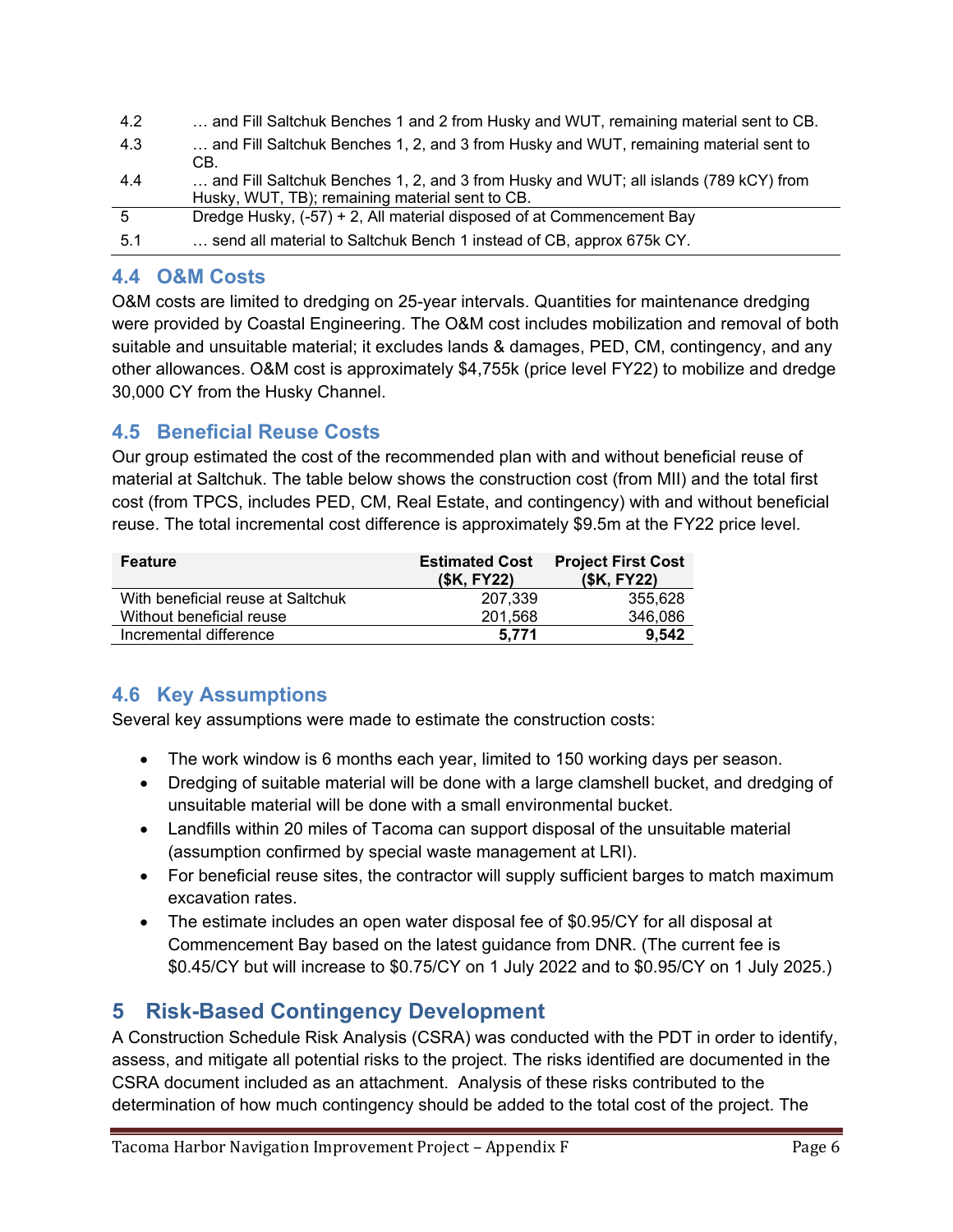CSRA has been updated to reflect the base case estimate and risks inherent in the Recommended Plan. Key risks identified include:

- Limited bid competition
- Uncertainty around the slope stabilization
- Potential for additional unforeseen unsuitable material or unanticipated HTRW
- Delays in project funding
- Debris in dredged material
- Regulatory impacts due to delayed ESA consultation (removed in Feb 2022 because ESA consultation was completed)

### <span id="page-6-0"></span>**6 Construction and Implementation Schedules**

Dredging work is restricted to a 6-month work window between August and February. Due to this restriction, the construction duration varies by depth and extent of dredging from one to four years. The tentatively selected plan will require three seasons to complete. The team has assumed that non-dredging work can be done concurrently, and that dredging durations will drive the schedule.

The implementation schedule is summarized in the table below:

| I UMU V      |                         |              | וטר טוויט טושטטערוטים שוויטוויטוש |                 |                                    |
|--------------|-------------------------|--------------|-----------------------------------|-----------------|------------------------------------|
| <b>Event</b> | <b>Duration</b><br>(mo) | <b>Start</b> | <b>Finish</b>                     | <b>Midpoint</b> | <b>Notes</b>                       |
| Feasibility  | 48                      | Sep 2018     | Jul 2022                          | Aug 2020        | Chief's report in Aug 2022         |
| <b>PED</b>   | 30                      | Apr 2022     | Oct 2025                          | Jun 2024        | Start when appropriations received |
| Construction | 39                      | Aug 2026     | Oct 2029                          | Mar 2028        | Four seasons, reference excel for  |
|              |                         |              |                                   |                 | more info                          |
| Season 1     | 6                       | Aug 2026     | Feb 2027                          | n/a             | 150 workdays                       |
| Season 2     | 6                       | Aug 2027     | Feb 2028                          | n/a             | 150 workdays                       |
| Season 3     | 6                       | Aug 2028     | Feb 2029                          | n/a             | 150 workdays                       |
| Season 4     | 6                       | Aug 2029     | Oct 2029                          | n/a             | 80 workdays                        |

#### <span id="page-6-2"></span>**Table 5 – Implementation Schedule of the TSP**

#### <span id="page-6-1"></span>**7 Enclosures**

The following attachments supplement this appendix.

- 1. TPCS
- 2. CSRA Risk Register and Outputs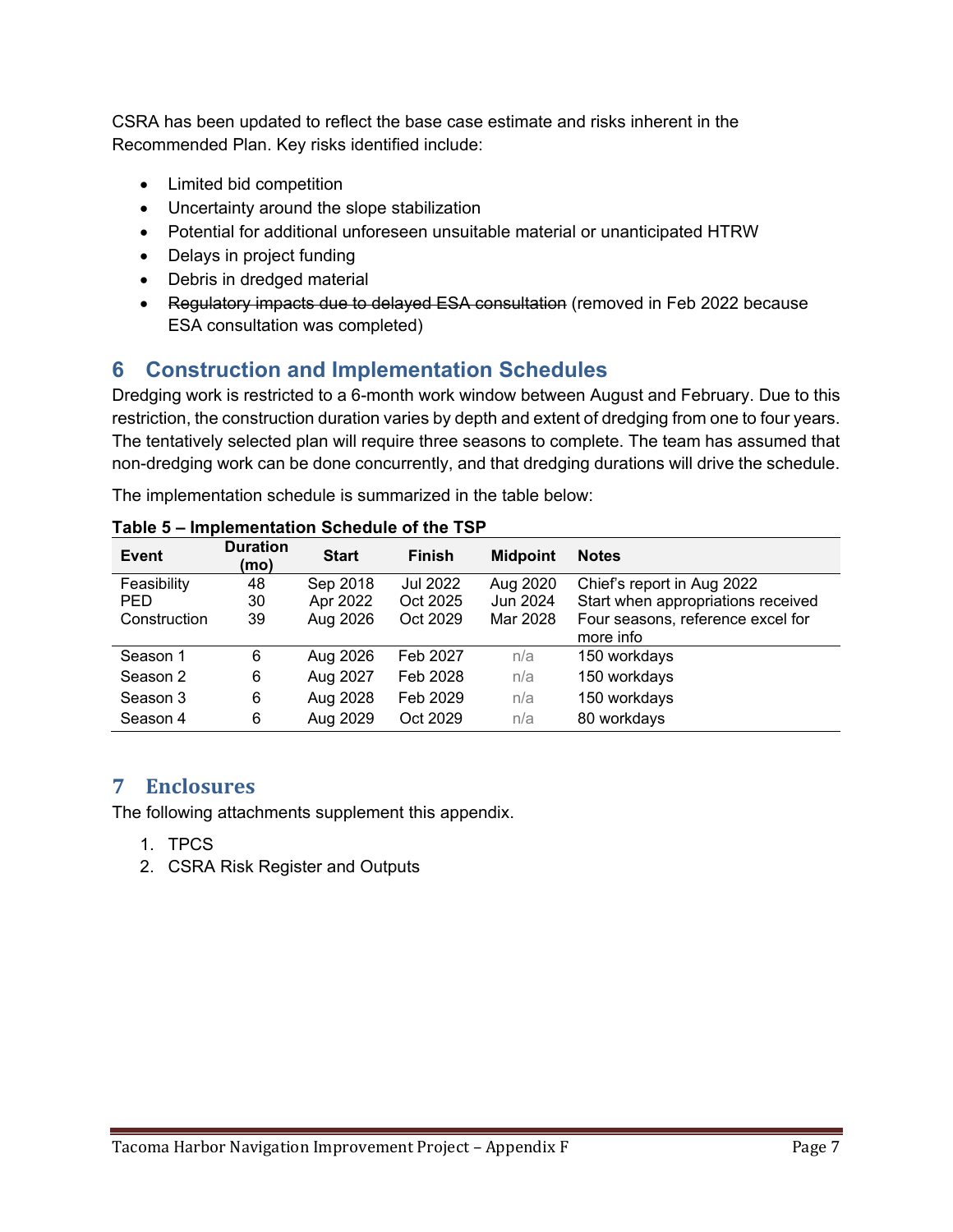### **WALLA WALLA COST ENGINEERING MANDATORY CENTER OF EXPERTISE**

### **COST AGENCY TECHNICAL REVIEW**

### **CERTIFICATION STATEMENT**

### For Project No. 465354

### NWS – Tacoma Harbor Navigation Improvement Study

The Tacoma Harbor Navigation Improvement Study, as presented by Seattle District, has undergone a successful Cost Agency Technical Review (Cost ATR), performed by the Walla Walla District Cost Engineering Mandatory Center of Expertise (Cost MCX) team. The Cost ATR included study of the project scope, report, cost estimates, schedules, escalation, and risk-based contingencies. This certification signifies the products meet the quality standards as prescribed in ER 1110-2-1150 Engineering and Design for Civil Works Projects and ER 1110-2-1302 Civil Works Cost Engineering.

As of February 22, 2022, the Cost MCX certifies the estimated total project cost:

FY22 Project First Cost: \$295,328,000 Fully Funded Amount: \$355,628,000

Cost Certification assumes Efficient Implementation (Funding). It remains the responsibility of the District to correctly reflect these cost values within the Final Report and to implement effective project management controls and implementation procedures including risk management through the period of Federal Participation.



**Michael P. Jacobs, PE, CCE Chief, Cost Engineering MCX Walla Walla District** FOR: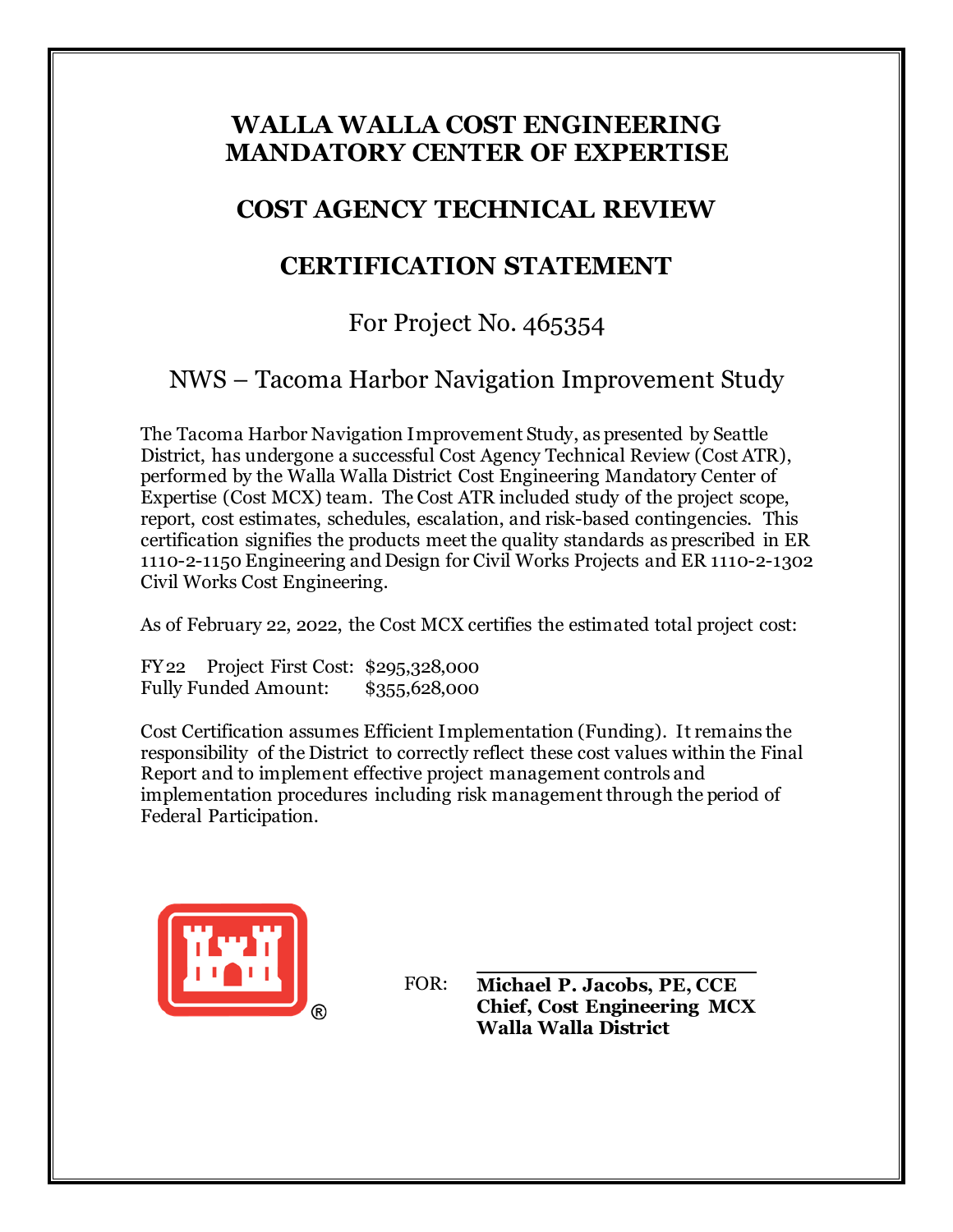LOCATION: Tacoma, WA

 $\overline{\phantom{0}}$ 

**PROJECT: DISTRICT: Seattle District PREPARED: 2/18/2022 Tacoma Harbor Deepening** PROJECT NO: P2 465354 **POC: CHIEF, COST ENGINEERING, Ian Pumo**

This Estimate reflects the scope and schedule in report; Final Feasibility Report / EA

| Civil Works Work Breakdown Structure | <b>ESTIMATED COST</b>                                        |                   |                          |                          |                           |                         |                   | <b>PROJECT FIRST COST</b><br>(Constant Dollar Basis) | <b>TOTAL PROJECT COST</b><br>(FULLY FUNDED)                     |                                 |                                   |                         |                   |                          |                                     |
|--------------------------------------|--------------------------------------------------------------|-------------------|--------------------------|--------------------------|---------------------------|-------------------------|-------------------|------------------------------------------------------|-----------------------------------------------------------------|---------------------------------|-----------------------------------|-------------------------|-------------------|--------------------------|-------------------------------------|
|                                      |                                                              |                   |                          |                          |                           |                         |                   |                                                      | Program Year (Budget EC):<br><b>Effective Price Level Date:</b> | 2022<br>1 OCT 21                | <b>TOTAL</b>                      |                         |                   |                          |                                     |
| <b>WBS</b><br><b>NUMBER</b><br>A     | <b>Civil Works</b><br>Feature & Sub-Feature Description<br>R | COST<br>(SK)<br>C | <b>CNTG</b><br>(SK)<br>D | <b>CNTG</b><br>(% )<br>E | <b>TOTAL</b><br>(SK)<br>E | <b>ESC</b><br>(% )<br>G | COST<br>(SK)<br>н | <b>CNTG</b><br>(SK)                                  | <b>TOTAL</b><br><u>(SK)</u>                                     | Spent Thru:<br>1-Oct-21<br>(SK) | <b>FIRST</b><br>COST<br>(SK)<br>ĸ | <b>INFLATED</b><br>(% ) | COST<br>(SK)<br>М | <b>CNTG</b><br>(SK)<br>N | <b>FULL</b><br>(SK)<br>$\mathbf{o}$ |
| 12                                   | <b>NAVIGATION PORTS &amp; HARBORS</b>                        | \$207,339         | \$62,202                 | 30.0%                    | \$269,541                 | $0.0\%$                 | \$207,339         | \$62,202                                             | \$269,541                                                       | \$0                             | \$269,541                         | 21.1%                   | \$251,147         | \$75,344                 | \$326,491                           |
|                                      | <b>CONSTRUCTION ESTIMATE TOTALS:</b>                         | \$207,339         | \$62,202                 |                          | \$269,541                 | $0.0\%$                 | \$207,339         | \$62,202                                             | \$269,541                                                       | \$0                             | \$269,541                         | 21.1%                   | \$251,147         | \$75,344                 | \$326,491                           |
| 01                                   | <b>LANDS AND DAMAGES</b>                                     | \$250             | \$57                     | 22.8%                    | \$307                     | $0.0\%$                 | \$250             | \$57                                                 | \$307                                                           | \$0                             | \$307                             | 8.0%                    | \$270             | \$62                     | \$332                               |
| 30                                   | PLANNING, ENGINEERING & DESIGN                               | \$8,100           | \$2,430                  | 30.0%                    | \$10,530                  | $0.0\%$                 | \$8,100           | \$2,430                                              | \$10,530                                                        | \$0                             | \$10,530                          | 7.9%                    | \$8,740           | \$2,622                  | \$11,361                            |
| 31                                   | <b>CONSTRUCTION MANAGEMENT</b>                               | \$11,500          | \$3,450                  | 30.0%                    | \$14,950                  | $0.0\%$                 | \$11,500          | \$3,450                                              | \$14,950                                                        | \$0                             | \$14,950                          | 16.7%                   | \$13,418          | \$4,025                  | \$17,444                            |
|                                      | <b>PROJECT COST TOTALS:</b>                                  | \$227,189         | \$68,139                 | 30.0%                    | \$295,328                 |                         | \$227,189         | \$68,139                                             | \$295,328                                                       | \$0                             | \$295,328                         | 20.4%                   | \$273,575         | \$82,053                 | \$355,628                           |

 **CHIEF, COST ENGINEERING, Ian Pumo PROJECT MANAGER, Kristine Ceragioli CHIEF, REAL ESTATE, Tom Seymou CHIEF, PLANNING, Laura Boerner CHIEF, ENGINEERING, JoAnn Walls CHIEF, OPERATIONS, Amy Reese CHIEF, CONSTRUCTION, Mark Slominski CHIEF, CONTRACTING, Dave Wiliams CHIEF, PM-PB, xxxx CHIEF, DPM, Ginny Dierich**

#### **ESTIMATED TOTAL PROJECT COST: \$355,628**

Page 1 of 3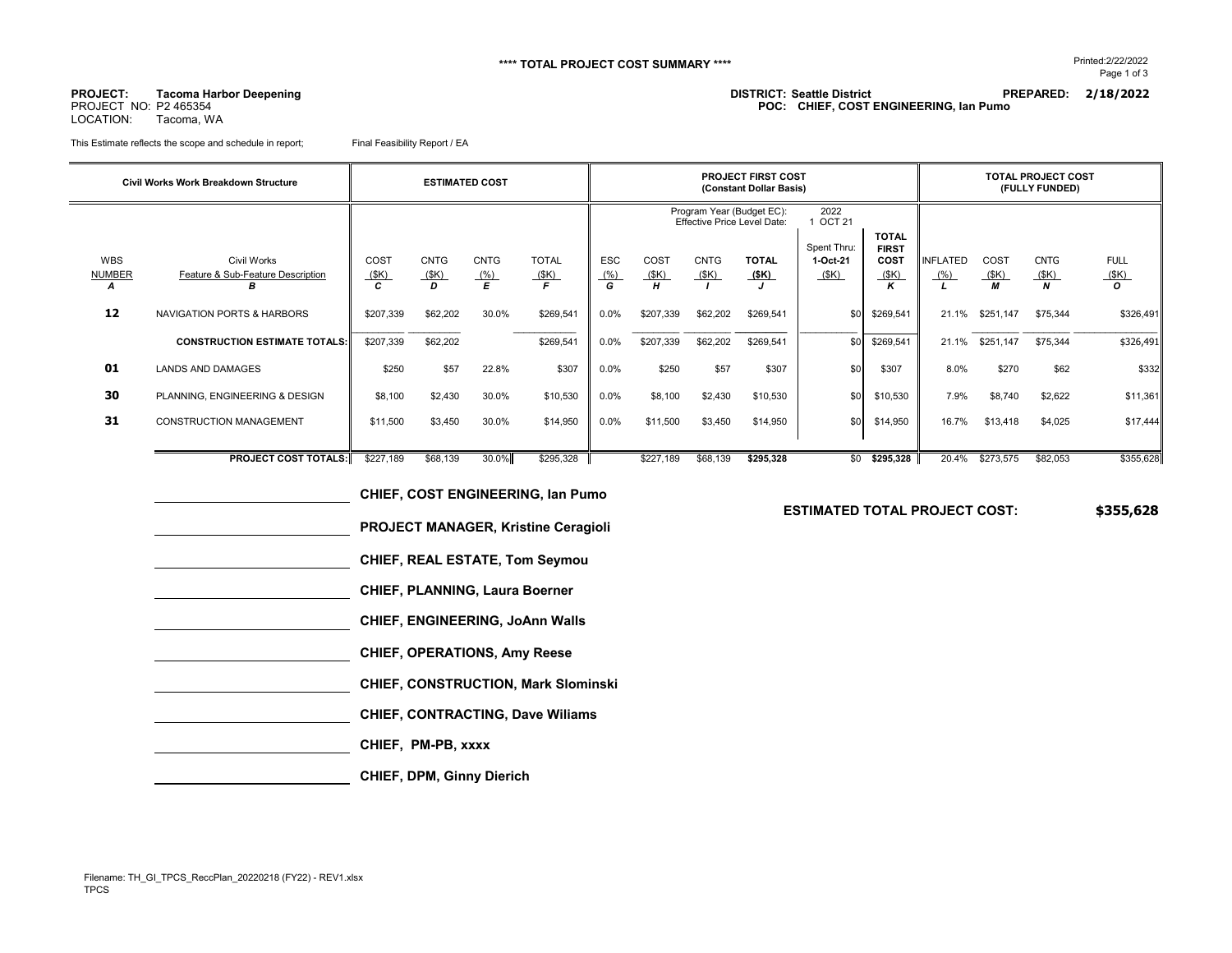#### **\*\*\*\* TOTAL PROJECT COST SUMMARY \*\*\*\*** Printed:2/22/2022

#### **\*\*\*\* CONTRACT COST SUMMARY \*\*\*\***

LOCATION: Tacoma, WA Tacoma, WA CHIEF, COST ENGINEERING, Ian Pumo<br>
This Estimate reflects the scope and schedule in report; Final Feasibility Report / EA This Estimate reflects the scope and schedule in report; This Estimate reflects the scope and schedule in report;

PROJECT: Tacoma Harbor Deepening DISTRICT: Seattle District PREPARED: 2/18/2022

|               | Civil Works Work Breakdown Structure       |              | <b>ESTIMATED COST</b>                                      |                   |                       |      |                                                          | <b>PROJECT FIRST COST</b><br>(Constant Dollar Basis) |                           | TOTAL PROJECT COST (FULLY FUNDED) |                 |           |             |              |  |
|---------------|--------------------------------------------|--------------|------------------------------------------------------------|-------------------|-----------------------|------|----------------------------------------------------------|------------------------------------------------------|---------------------------|-----------------------------------|-----------------|-----------|-------------|--------------|--|
|               |                                            |              | <b>Estimate Prepared:</b><br><b>Effective Price Level:</b> |                   | 18-Feb-22<br>1-Oct-21 |      | Program Year (Budget EC):<br>Effective Price Level Date: |                                                      | 2022<br>OCT <sub>21</sub> |                                   |                 |           |             |              |  |
|               |                                            |              |                                                            | <b>RISK BASED</b> |                       |      |                                                          |                                                      |                           |                                   |                 |           |             |              |  |
| <b>WBS</b>    | <b>Civil Works</b>                         | COST         | <b>CNTG</b>                                                | <b>CNTG</b>       | <b>TOTAL</b>          | ESC  | COST                                                     | <b>CNTG</b>                                          | <b>TOTAL</b>              | Mid-Point                         | <b>INFLATED</b> | COST      | <b>CNTG</b> | <b>FULL</b>  |  |
| <b>NUMBER</b> | Feature & Sub-Feature Description          | (SK)         | (SK)                                                       | (% )              | (SK)                  | (% ) | (SK)                                                     | (SK)                                                 | (SK)                      | Date                              | (% )            | (SK)      | (SK)        | (SK)         |  |
| A             | R                                          | $\mathbf{c}$ | D                                                          | E                 | $\mathbf{F}$          | G.   | H                                                        | $\mathbf{I}$                                         | $\cdot$                   | P                                 | $\mathbf{L}$    | М         | N           | $\mathbf{o}$ |  |
|               | Dredge Tacoma Harbor -57 (+2)              |              |                                                            |                   |                       |      |                                                          |                                                      |                           |                                   |                 |           |             |              |  |
| 12            | <b>NAVIGATION PORTS &amp; HARBORS</b>      | \$207,339    | \$62,202                                                   | 30.0%             | \$269,541             | 0.0% | \$207,339                                                | \$62,202                                             | \$269,541                 | 2028Q2                            | 21.1%           | \$251,147 | \$75,344    | \$326,491    |  |
|               | <b>CONSTRUCTION ESTIMATE TOTALS:</b>       | \$207,339    | \$62,202                                                   | 30.0%             | \$269,541             |      | \$207,339                                                | \$62,202                                             | \$269,541                 |                                   |                 | \$251,147 | \$75,344    | \$326,491    |  |
| 01            | <b>LANDS AND DAMAGES</b>                   | \$250        | \$57                                                       | 22.8%             | \$307                 | 0.0% | \$250                                                    | \$57                                                 | \$307                     | 2024Q3                            | 8.0%            | \$270     | \$62        | \$332        |  |
| 30            | PLANNING, ENGINEERING & DESIGN             |              |                                                            |                   |                       |      |                                                          |                                                      |                           |                                   |                 |           |             |              |  |
| 0.5%          | <b>Project Management</b>                  | \$1,100      | \$330                                                      | 30.0%             | \$1,430               | 0.0% | \$1,100                                                  | \$330                                                | \$1,430                   | 2024Q3                            | 6.4%            | \$1,170   | \$351       | \$1,521      |  |
| 0.7%          | Planning & Environmental Compliance        | \$1,500      | \$450                                                      | 30.0%             | \$1,950               | 0.0% | \$1,500                                                  | \$450                                                | \$1,950                   | 2024Q3                            | 6.4%            | \$1,596   | \$479       | \$2,074      |  |
| 1.4%          | Engineering & Design                       | \$3,000      | \$900                                                      | 30.0%             | \$3,900               | 0.0% | \$3,000                                                  | \$900                                                | \$3,900                   | 2024Q3                            | 6.4%            | \$3,191   | \$957       | \$4,148      |  |
| 0.5%          | Reviews, ATRs, IEPRs, VE                   | \$1,100      | \$330                                                      | 30.0%             | \$1,430               | 0.0% | \$1,100                                                  | \$330                                                | \$1,430                   | 2024Q3                            | 6.4%            | \$1,170   | \$351       | \$1,521      |  |
| 0.0%          | Life Cycle Updates (cost, schedule, risks) | \$100        | \$30                                                       | 30.0%             | \$130                 | 0.0% | \$100                                                    | \$30                                                 | \$130                     | 2024Q3                            | 6.4%            | \$106     | \$32        | \$138        |  |
| 0.0%          | Contracting & Reprographics                | \$100        | \$30                                                       | 30.0%             | \$130                 | 0.0% | \$100                                                    | \$30                                                 | \$130                     | 2024Q3                            | 6.4%            | \$106     | \$32        | \$138        |  |
| 0.3%          | <b>Engineering During Construction</b>     | \$600        | \$180                                                      | 30.0%             | \$780                 | 0.0% | \$600                                                    | \$180                                                | \$780                     | 2028Q2                            | 16.7%           | \$700     | \$210       | \$910        |  |
| 0.3%          | <b>Planning During Construction</b>        | \$600        | \$180                                                      | 30.0%             | \$780                 | 0.0% | \$600                                                    | \$180                                                | \$780                     | 2028Q2                            | 16.7%           | \$700     | \$210       | \$910        |  |
| 0.0%          | Adaptive Management & Monitoring           | \$0          | \$0                                                        | 30.0%             | \$0                   | 0.0% | \$0                                                      | \$0                                                  | \$0                       | $\Omega$                          | 0.0%            | \$0       | \$0         | \$0          |  |
| 0.0%          | <b>Project Operations</b>                  | \$0          | \$0                                                        | 30.0%             | \$0                   | 0.0% | \$0                                                      | \$0                                                  | \$0                       | $\Omega$                          | 0.0%            | \$0       | \$0         | \$0          |  |
| 31            | <b>CONSTRUCTION MANAGEMENT</b>             |              |                                                            |                   |                       |      |                                                          |                                                      |                           |                                   |                 |           |             |              |  |
| 5.0%          | <b>Construction Management</b>             | \$10,400     | \$3,120                                                    | 30.0%             | \$13,520              | 0.0% | \$10,400                                                 | \$3.120                                              | \$13,520                  | 2028Q2                            | 16.7%           | \$12,135  | \$3,640     | \$15,775     |  |
| 0.0%          | Project Operation:                         | \$0          | \$0                                                        | 30.0%             | \$0                   | 0.0% | \$0                                                      | \$0                                                  | \$0                       | $\Omega$                          | 0.0%            | \$0       | \$0         | \$0          |  |
| 0.5%          | <b>Project Management</b>                  | \$1,100      | \$330                                                      | 30.0%             | \$1,430               | 0.0% | \$1,100                                                  | \$330                                                | \$1,430                   | 2028Q2                            | 16.7%           | \$1,283   | \$385       | \$1,669      |  |
|               | <b>CONTRACT COST TOTALS:</b>               | \$227,189    | \$68,139                                                   |                   | \$295,328             |      | \$227.189                                                | \$68,139                                             | \$295,328                 |                                   |                 | \$273,575 | \$82,053    | \$355,628    |  |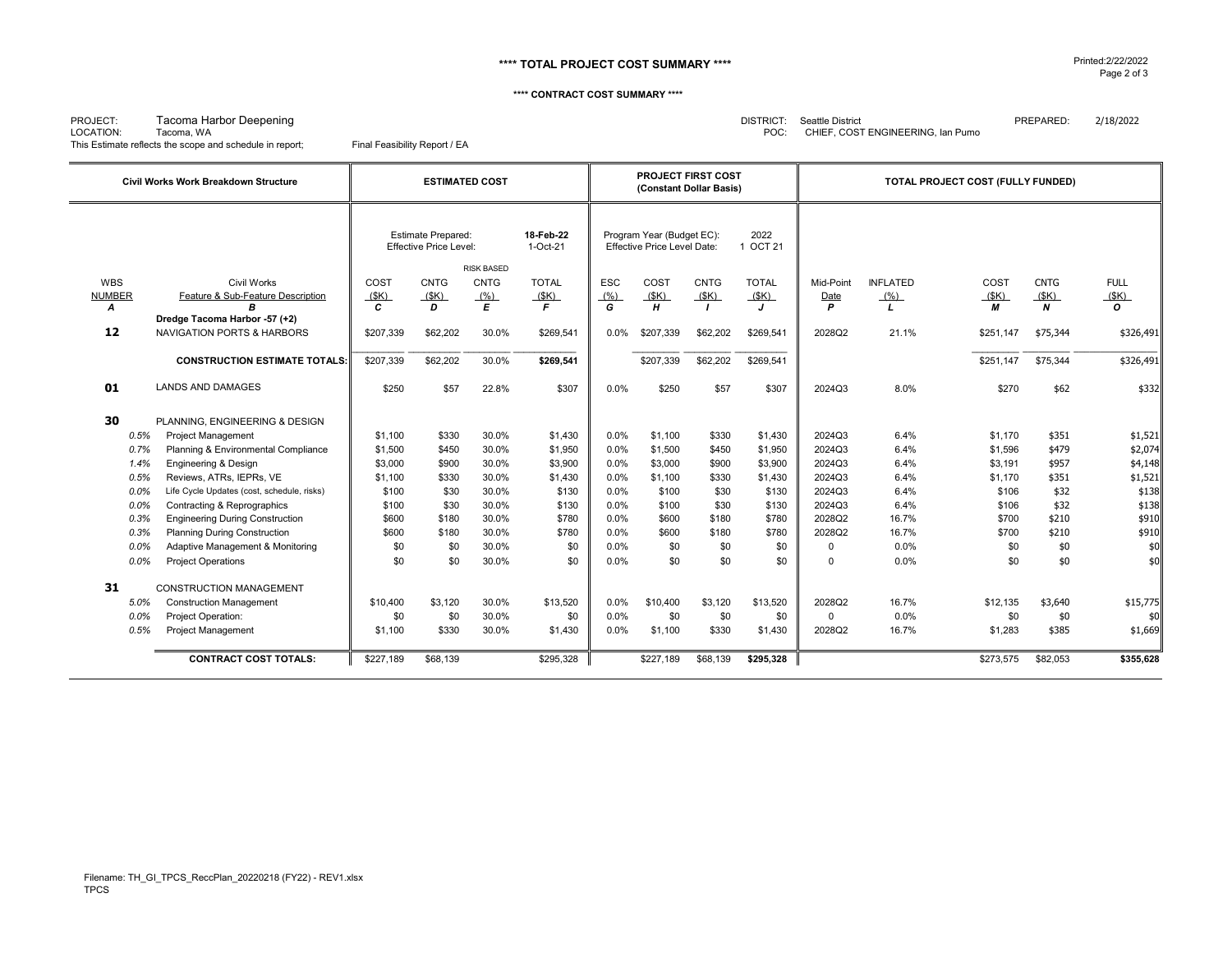#### **\*\*\*\* TOTAL PROJECT COST SUMMARY \*\*\*\*** Printed:2/22/2022

#### **\*\*\*\* CONTRACT COST SUMMARY \*\*\*\***

PROJECT: Tacoma Harbor Deepening DISTRICT: Seattle District PREPARED: 2/18/2022 LOCATION: Tacoma, WA Tacoma, WA CHIEF, COST ENGINEERING, Ian Pumo<br>
This Estimate reflects the scope and schedule in report; Final Feasibility Report / EA This Estimate reflects the scope and schedule in report; This Estimate reflects the scope and schedule in report;

 $\equiv$ 

|                                  | <b>Civil Works Work Breakdown Structure</b>                                      | <b>ESTIMATED COST</b>        |                                                            |                          |                                        |                                |                                                          | PROJECT FIRST COST<br>(Constant Dollar Basis) |                                 | TOTAL PROJECT COST (FULLY FUNDED)   |                                     |                   |                                         |                                |
|----------------------------------|----------------------------------------------------------------------------------|------------------------------|------------------------------------------------------------|--------------------------|----------------------------------------|--------------------------------|----------------------------------------------------------|-----------------------------------------------|---------------------------------|-------------------------------------|-------------------------------------|-------------------|-----------------------------------------|--------------------------------|
|                                  |                                                                                  |                              | <b>Estimate Prepared:</b><br><b>Effective Price Level:</b> |                          | 18-Feb-22<br>1-Oct-21                  |                                | Program Year (Budget EC):<br>Effective Price Level Date: |                                               | 2022<br>1 OCT 21                |                                     |                                     |                   |                                         |                                |
| <b>WBS</b><br><b>NUMBER</b><br>A | Civil Works<br>Feature & Sub-Feature Description<br>R                            | COST<br>(SK)<br>$\mathbf{c}$ | <b>CNTG</b><br>(SK)<br>D                                   | <b>CNTG</b><br>(% )<br>E | <b>TOTAL</b><br>(SK)<br>$\overline{F}$ | <b>ESC</b><br>$\frac{(\%)}{G}$ | COST<br>(SK)<br>$\overline{H}$                           | <b>CNTG</b><br>(SK)                           | <b>TOTAL</b><br>(SK)<br>$\cdot$ | Mid-Point<br>Date<br>$\overline{P}$ | <b>INFLATED</b><br>$\frac{(\%)}{L}$ | COST<br>(SK)<br>М | <b>CNTG</b><br>(SK)<br>$\boldsymbol{N}$ | <b>FULL</b><br>$rac{(\$K)}{O}$ |
| 12                               | Typical O&M Contract (not incl in TPCS)<br><b>NAVIGATION PORTS &amp; HARBORS</b> | \$0                          | \$0                                                        | 0.0%                     | \$0                                    | 0.0%                           | \$0                                                      | \$0                                           | \$0                             | $\Omega$                            | 0.0%                                | \$0               | \$0                                     | \$0                            |
|                                  | <b>CONSTRUCTION ESTIMATE TOTALS:</b>                                             | \$0                          | \$0                                                        | 0.0%                     | \$0                                    |                                | \$0                                                      | \$0                                           | \$0                             |                                     |                                     | \$0               | \$0                                     | \$0                            |
| 01                               | <b>LANDS AND DAMAGES</b>                                                         | \$0                          | \$0                                                        | 0.0%                     | \$0                                    | 0.0%                           | \$0                                                      | \$0                                           | \$0                             | $\Omega$                            | 0.0%                                | \$0               | \$0                                     | \$0                            |
| 30<br>0.5%                       | PLANNING, ENGINEERING & DESIGN<br><b>Project Management</b>                      |                              | \$0                                                        | 10.0%                    | \$0                                    | 0.0%                           | \$0                                                      | \$0                                           | \$0                             | $\mathbf 0$                         | 0.0%                                | \$0               | \$0                                     | \$0                            |
| 0.5%                             | Planning & Environmental Compliance                                              |                              | \$0                                                        | 10.0%                    | \$0                                    | 0.0%                           | \$0                                                      | \$0                                           | \$0                             | $\Omega$                            | 0.0%                                | \$0               | \$0                                     | \$0                            |
| 0.5%                             | Engineering & Design                                                             |                              | \$0                                                        | 10.0%                    | \$0                                    | 0.0%                           | \$0                                                      | \$0                                           | \$0                             | $\Omega$                            | 0.0%                                | \$0               | \$0                                     | \$0                            |
| 0.5%                             | Reviews, ATRs, IEPRs, VE                                                         |                              | \$0                                                        | 10.0%                    | \$0                                    | $0.0\%$                        | \$0                                                      | \$0                                           | \$0                             | $\Omega$                            | 0.0%                                | \$0               | \$0                                     | \$0                            |
| $0.0\%$                          | Life Cycle Updates (cost, schedule, risks)                                       |                              | \$0                                                        | 10.0%                    | \$0                                    | 0.0%                           | \$0                                                      | \$0                                           | \$0                             | $\Omega$                            | 0.0%                                | \$0               | \$0                                     | \$0                            |
| $0.0\%$                          | Contracting & Reprographics                                                      |                              | \$0                                                        | 10.0%                    | \$0                                    | 0.0%                           | \$0                                                      | \$0                                           | \$0                             | $\Omega$                            | 0.0%                                | \$0               | \$0                                     | \$0                            |
| 0.3%                             | <b>Engineering During Construction</b>                                           |                              | \$0                                                        | 10.0%                    | \$0                                    | 0.0%                           | \$0                                                      | \$0                                           | \$0                             | $\Omega$                            | 0.0%                                | \$0               | \$0                                     | \$0                            |
| 0.3%                             | <b>Planning During Construction</b>                                              |                              | \$0                                                        | 10.0%                    | \$0                                    | 0.0%                           | \$0                                                      | \$0                                           | \$0                             | $\Omega$                            | 0.0%                                | \$0               | \$0                                     | \$0                            |
| 0.0%                             | Adaptive Management & Monitoring                                                 |                              | \$0                                                        | 10.0%                    | \$0                                    | 0.0%                           | \$0                                                      | \$0                                           | \$0                             | $\Omega$                            | 0.0%                                | \$0               | \$0                                     | \$0                            |
| 0.0%                             | <b>Project Operations</b>                                                        |                              | \$0                                                        | 10.0%                    | \$0                                    | 0.0%                           | \$0                                                      | \$0                                           | \$0                             | $\Omega$                            | 0.0%                                | \$0               | \$0                                     | \$0                            |
| 31                               | <b>CONSTRUCTION MANAGEMENT</b>                                                   |                              |                                                            |                          |                                        |                                |                                                          |                                               |                                 |                                     |                                     |                   |                                         |                                |
| 5.0%                             | <b>Construction Management</b>                                                   |                              | \$0                                                        | 10.0%                    | \$0                                    | 0.0%                           | \$0                                                      | \$0                                           | \$0                             | $\mathbf 0$                         | 0.0%                                | \$0               | \$0                                     | \$0                            |
| 0.0%                             | Project Operation:                                                               |                              | \$0                                                        | 10.0%                    | \$0                                    | 0.0%                           | \$0                                                      | \$0                                           | \$0                             | $\Omega$                            | 0.0%                                | \$0               | \$0                                     | \$0                            |
| 0.5%                             | <b>Project Management</b>                                                        |                              | \$0                                                        | 10.0%                    | \$0                                    | 0.0%                           | \$0                                                      | \$0                                           | \$0                             | 0                                   | 0.0%                                | \$0               | \$0                                     | \$0                            |
|                                  | <b>CONTRACT COST TOTALS:</b>                                                     | \$0                          | \$0                                                        |                          | \$0                                    |                                | \$0                                                      | \$0                                           | \$0                             |                                     |                                     | \$0               | \$0                                     | \$0                            |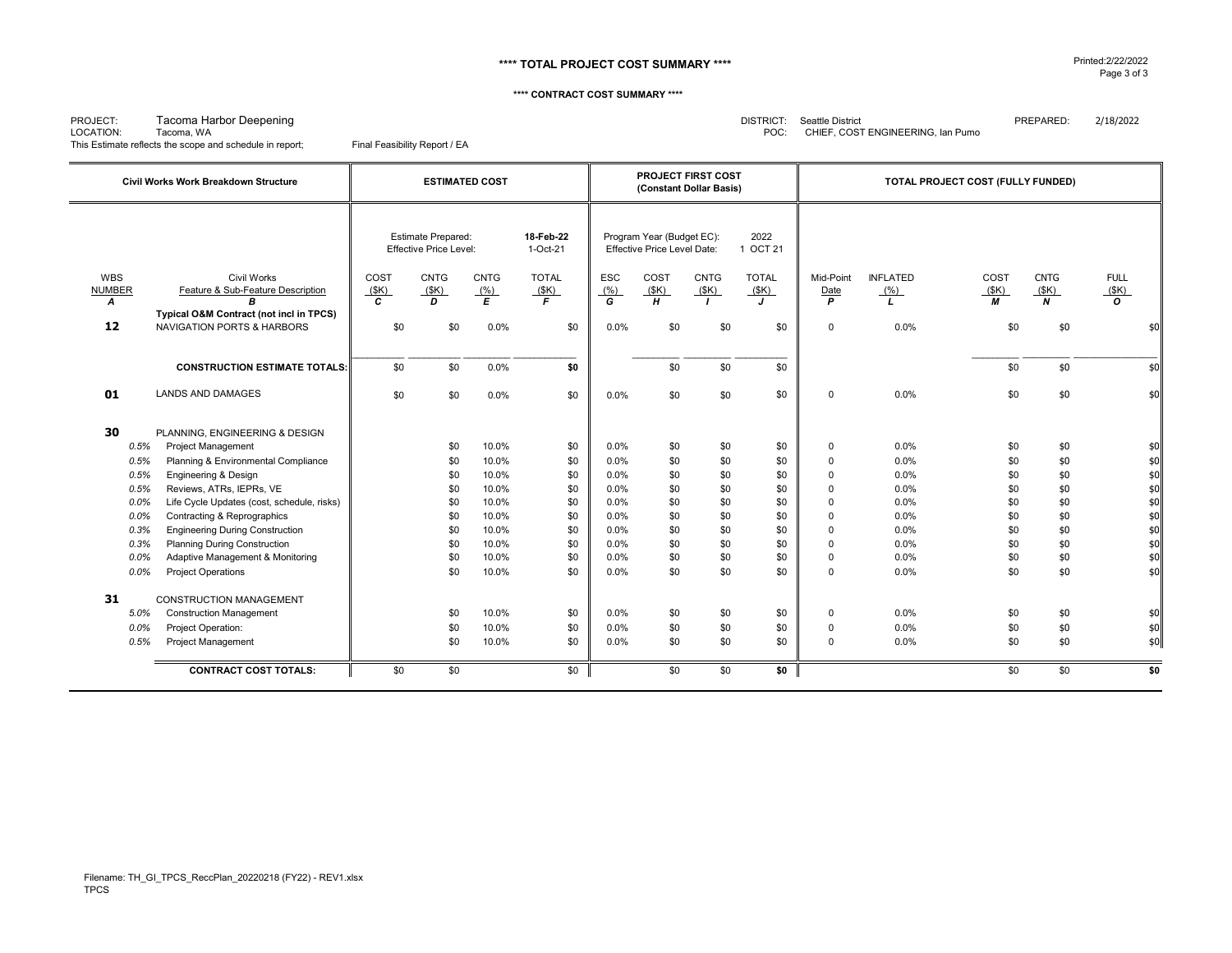### **Project Name:** Tacoma Harbor GI<br> **CSRA Date:** Feb 2022

| <b>Project Name:</b> | Tacoma Harbor Gl                  | <b>Project Cost - 80% Confidence Interval</b>     |            |  |  |  |  |  |  |  |  |
|----------------------|-----------------------------------|---------------------------------------------------|------------|--|--|--|--|--|--|--|--|
| <b>CSRA Date:</b>    | Feb 2022                          | <b>Base Construction Estimate -&gt;</b>           | \$207.339  |  |  |  |  |  |  |  |  |
|                      |                                   | Cost Contingency, 80% C.I. ->                     | \$60.128   |  |  |  |  |  |  |  |  |
| Project Manager:     | Kristine Ceragioli                | Total Construction Estimate, Incl Contingency ->  | \$267,467  |  |  |  |  |  |  |  |  |
| Technical Lead:      |                                   | <b>Project Schedule - 80% Confidence Interval</b> |            |  |  |  |  |  |  |  |  |
| CSRA Prepared by:    | Bridget Bentley (updates by Pumo) | Base Schedule Duration ->                         | 93 Months  |  |  |  |  |  |  |  |  |
| CSRA Reviewed by:    | lan Pumo                          | Schedule Contingency, 80% C.I. ->                 | 18 Months  |  |  |  |  |  |  |  |  |
| POC Phone:           | 206-764-6763                      | Total Schedule Duration. Incl Contingency ->      | 111 Months |  |  |  |  |  |  |  |  |

| Base Case Estimate (\$K) | \$207,339                  |     |
|--------------------------|----------------------------|-----|
| <b>Confidence Level</b>  | Contingency Value (\$K, %) |     |
| 0%                       | 10,367                     | 6%  |
| 10%                      | 31,101                     | 16% |
| 20%                      | 35,248                     | 18% |
| 30%                      | 39,394                     | 20% |
| 40%                      | 43,541                     | 22% |
| 50%                      | 47,688                     | 24% |
| 60%                      | 49.761                     | 25% |
| 70%                      | 53,908                     | 27% |
| 80%                      | 60.128                     | 30% |
| 90%                      | 66,348                     | 33% |
| 100%                     | 105,743                    | 52% |



| <b>Base Case Duration (mo)</b> | 93 Months                     |
|--------------------------------|-------------------------------|
| <b>Start Date:</b>             | Feb 2022                      |
| <b>Finish Date:</b>            | Oct 2029                      |
|                                |                               |
| <b>Confidence Level</b>        | Contingency Value (months, %) |
| 0%                             | $1\%$<br>1 Months             |
| 10%                            | 2 Months<br>2%                |
| 20%                            | 4 Months<br>4%                |
| 30%                            | 5%<br>5 Months                |
| 40%                            | 6 Months<br>6%                |
| 50%                            | 7 Months<br>7%                |
| 60%                            | 10 Months<br>11%              |
| 70%                            | 15 Months<br>16%              |
| 80%                            | <b>18 Months</b><br>19%       |
| 90%                            | 20 Months<br>21%              |
| 100%                           | 59%<br>55 Months              |

#### **- PROJECT CONTINGENCY DEVELOPMENT -**

#### **- SCHEDULE CONTINGENCY (DURATION) DEVELOPMENT -**



#### **- COST OUTPUTS SENSITIVITY -**



#### **- SCHEDULE CONTINGENCY (DURATION) DEVELOPMENT -**

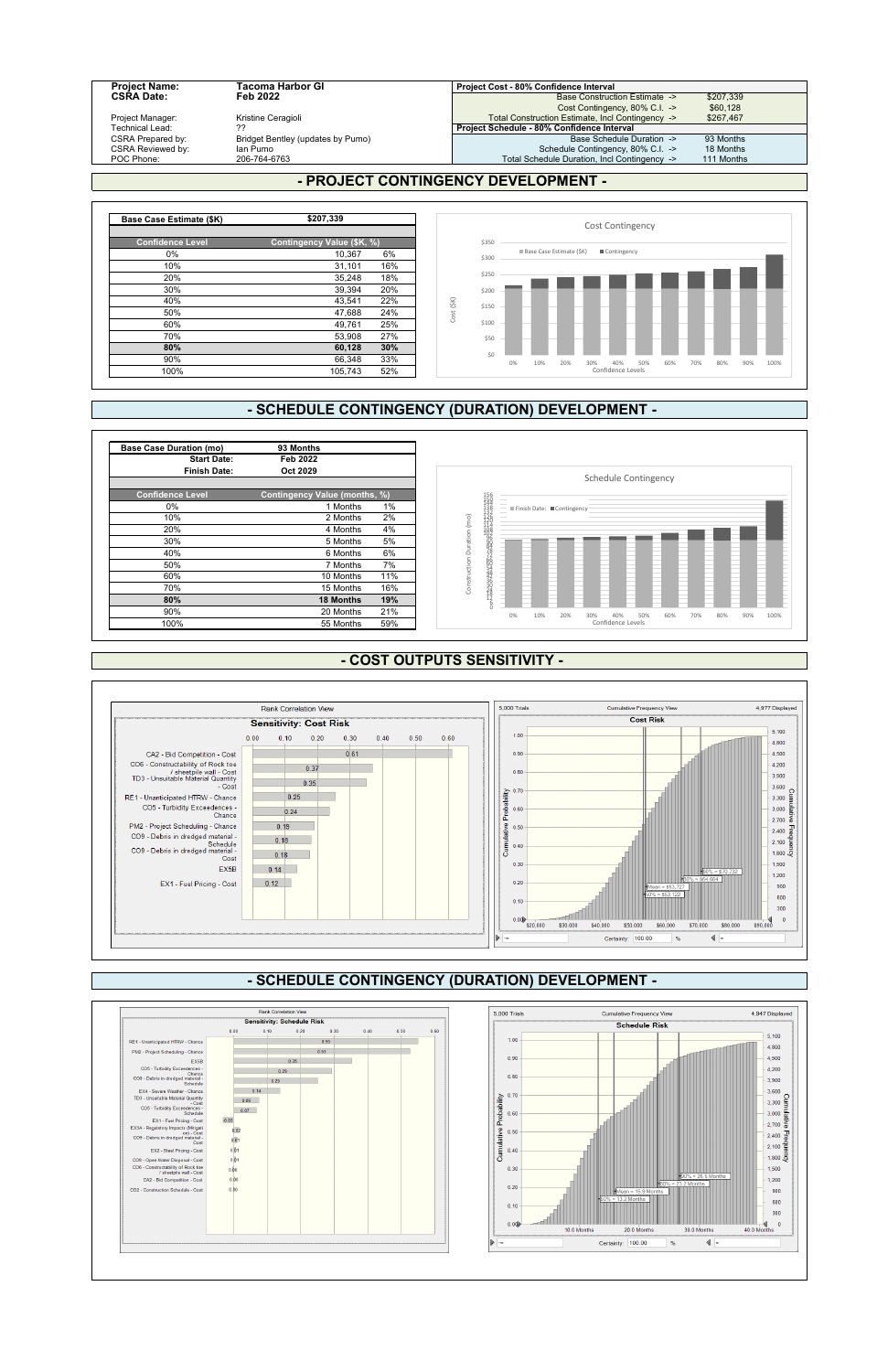| <b>TACOMA HARBOR - Risk Register</b> |                                                                            |                                                                                                                                                            |                                                                                                                                                                                                                                                                                                                                                                                                                                                        |                     |                 |                   |                                   |                 |                         |                    |                            |                             |                            |                            |                            |            |                                    |  |  |  |  |
|--------------------------------------|----------------------------------------------------------------------------|------------------------------------------------------------------------------------------------------------------------------------------------------------|--------------------------------------------------------------------------------------------------------------------------------------------------------------------------------------------------------------------------------------------------------------------------------------------------------------------------------------------------------------------------------------------------------------------------------------------------------|---------------------|-----------------|-------------------|-----------------------------------|-----------------|-------------------------|--------------------|----------------------------|-----------------------------|----------------------------|----------------------------|----------------------------|------------|------------------------------------|--|--|--|--|
|                                      |                                                                            |                                                                                                                                                            |                                                                                                                                                                                                                                                                                                                                                                                                                                                        | <b>Project Cost</b> |                 |                   |                                   |                 | <b>Project Schedule</b> |                    |                            |                             |                            |                            | <b>Other Information</b>   |            |                                    |  |  |  |  |
| <b>Risk ID</b>                       | <b>Risk/Opportunity Event</b>                                              | <b>Risk Event Description</b>                                                                                                                              | PDT Discussions on Impact and Likelihood                                                                                                                                                                                                                                                                                                                                                                                                               | Likelihood*         | Impact*         | <b>Risk Level</b> | <b>Rough Orde</b><br>Impact (\$K) | Likelihood*     | Impact*                 | <b>Risk Level*</b> | Rough Order<br>Impact (mo) | Rough Order<br>Impact (\$K) | <b>Cost Distro</b>         | Sched.<br><b>Distro</b>    | Correlatior<br>to Other(s) | <b>POC</b> | Affected<br>Component              |  |  |  |  |
|                                      | <b>Contract Acquisition (CA)</b>                                           |                                                                                                                                                            |                                                                                                                                                                                                                                                                                                                                                                                                                                                        |                     |                 |                   |                                   |                 |                         |                    |                            |                             |                            |                            |                            |            |                                    |  |  |  |  |
| CA <sub>1</sub>                      | Contracting Plan                                                           | Could this project be an 8a or small<br>business set-aside?                                                                                                | The consensus was that this project could not be completed by a small business because they do not<br>have the equipment required to complete such a large scale project.                                                                                                                                                                                                                                                                              | likely              | oderate         |                   |                                   | <b>Jnlikely</b> | oderate                 |                    |                            |                             | N/A -Not<br>xieled         | N/A -Not<br><b>Andeled</b> |                            |            |                                    |  |  |  |  |
| CA <sub>2</sub>                      | <b>Bid Competition</b>                                                     | Could limited bid competition<br>increase the cost?                                                                                                        | This is always an issue with dredging projects. The number of bidders will likely be smaller than usual<br>because of the magnitude of the project.                                                                                                                                                                                                                                                                                                    | ossible             | critical        |                   | 17,000                            | Unlikely        | Negligible              |                    |                            |                             | riangular                  | VA-Not<br>Modeled          |                            |            | Contract Cost                      |  |  |  |  |
| CA3                                  | <b>Contract Mods</b>                                                       | Always a risk, but does this project<br>have any aspects that will make<br>them more likely.                                                               | There is not a lot that should change about this because it is mostly a dredging a project.                                                                                                                                                                                                                                                                                                                                                            | Jnlikely            | oderate         |                   |                                   | <b>Unlikely</b> | loderate                |                    |                            |                             | N/A -Not<br><b>fodeled</b> | N/A -Not<br>Modeled        |                            |            |                                    |  |  |  |  |
|                                      | <b>Lands and Damages (LD)</b>                                              |                                                                                                                                                            |                                                                                                                                                                                                                                                                                                                                                                                                                                                        |                     |                 |                   |                                   |                 |                         |                    |                            |                             |                            |                            |                            |            |                                    |  |  |  |  |
| LD1                                  | <b>Cutback Areas</b>                                                       | How can this impact costs?<br>Timeline? Will we need to                                                                                                    | Real estate acqusistion fees along with additional effort on the part of the USACE Real Estate section.<br>This was not originally going to be part of the project but the real estate costs will be included in the TPCS. Unlikely<br>Nothing to model.                                                                                                                                                                                               |                     | legligible      |                   |                                   | <b>Unlikely</b> | legligible              |                    |                            |                             | N/A -Not<br>odeled         | VA-Not<br><b>fodeled</b>   |                            |            |                                    |  |  |  |  |
| LD <sub>2</sub>                      | Any impacts to shipping<br>industries that we could be<br>held liable for? | Any impacts to shipping industries that<br>we could be held liable for?                                                                                    | Not a concern. If anything the contractor will be slowed down because of letting the ships pass through.                                                                                                                                                                                                                                                                                                                                               | likely              | arginal         |                   |                                   | Jnlikely        | legligible              |                    |                            |                             | N/A -Not<br>Modeled        | VA-Not<br>Aodeled          |                            |            |                                    |  |  |  |  |
| <b>Construction (CO)</b>             |                                                                            |                                                                                                                                                            |                                                                                                                                                                                                                                                                                                                                                                                                                                                        |                     |                 |                   |                                   |                 |                         |                    |                            |                             |                            |                            |                            |            |                                    |  |  |  |  |
| CO <sub>1</sub>                      | Work Windows                                                               | Can the work be completed in a<br>single season?<br>Does the Saltchuk area have a<br>different work window?<br>Will we restrict the hours worked pe<br>Neh | Work window is restricted to a 6 month period (16 Aug to 15 Feb), during which severe weather is likely to<br>happen. The number of seasons that construction will take depends on the depth of dredging, it varies<br>from 1 to as many as 4 mobilizations. Base case estimate assumes more conservaitve 5-month work<br>window which requires 4 mobilizations. Other risks cover possibility of exceeding work windows. Nothing to<br>model here.    |                     | legligible      |                   |                                   | Jnlikely        | Negligible              |                    |                            |                             | N/A -Not<br><b>Aodeled</b> | N/A -Not<br>Modeled        |                            |            |                                    |  |  |  |  |
| CO <sub>2</sub>                      | <b>Construction Schedule</b>                                               | Work is assumed to be completed<br>24/7? Is there anything that would<br>prevent this?                                                                     | 24/7 Operation is a reasonable assumption. Shipping operations will continue during this time however<br>and schedules can be unpredictable due to weather and other issues. This needs to be accounted for in<br>productivity. It is possible there will be a few occastions when they will have to pause operations<br>completely to allow for a ship to pass.                                                                                       | ossible             | Significant     | <b>Medium</b>     |                                   | 3,000 Unlikely  | legligible              |                    |                            |                             | riangular                  | N/A -Not<br>Modeled        |                            |            | Contract Cost                      |  |  |  |  |
| CO <sub>3</sub>                      | <b>Production Rates</b>                                                    | Producitivity impacts as a result of<br>other boat traffic                                                                                                 | This is an active harbor and as a result productivity levels will be reduced in the CEDEP. Costs<br>associated with having to move the dredge to accommodate ships are modeled in Risk CO2.                                                                                                                                                                                                                                                            | sible               | arginal         |                   |                                   | Unlikely        | larginal                |                    |                            |                             | N/A -Not<br>ndeler         | N/A -Not<br>lodeled        |                            |            |                                    |  |  |  |  |
| CO <sub>4</sub>                      | Material Testing during<br>dredging                                        | Will testing during dredging have to<br>occur?                                                                                                             | A full characterization of the material will occur prior to the start of the project which will remove any<br>requirement for testing of material beyond standard monitoring.                                                                                                                                                                                                                                                                          |                     | arginal         |                   |                                   | ossible         | legligible              |                    |                            |                             | N/A -Not<br>Indeled        | N/A -Not<br><b>Modeled</b> |                            |            |                                    |  |  |  |  |
| CO5                                  | <b>Turbidity Exceedences</b>                                               | Are we likely to have high turbidity?<br>What happens?                                                                                                     | The CB Disposal site has had issues with sediment drift in the past and that would result in a closure of<br>the site for as much as a season (worst case). Dredged material in this area is silty and therefore more<br>likely to remain in the water. Cost of potential remob covered in risk CO10.                                                                                                                                                  | ssible              | arginal         |                   | 1,250                             | Possible        | Significant             | adiun              | <b>Months</b>              | 3,000                       | Yes-No                     | riangular                  |                            |            | Contract Cost &<br>chedule         |  |  |  |  |
| CO <sub>6</sub>                      | Constructability of Rock<br>toe / sheetpile wall                           | Potential for mods here?                                                                                                                                   | The design has not been decided on yet, but since conditions of the sideslope are still unknown there is<br>potential for mods.                                                                                                                                                                                                                                                                                                                        |                     | ritical         |                   | 12,000                            | ossible         | Marginal                |                    |                            |                             | riangular                  | N/A -Not<br>Modeled        |                            |            | Contract Cost                      |  |  |  |  |
| CO <sub>7</sub>                      | <b>Upland Disposal</b>                                                     | Is LRI dependable?                                                                                                                                         | LRI landfill is starting to fill up and there is a chance that this material is "too clean" for them to take.<br>Worst case the material would have to go all the way to Eastern Washington, but really it is not<br>contaminated enough to warrant that. Estimate assumes trucking of material rather than rail.<br>Update, 25 April: Spoke with LRI special waste manager and he was not concerned about taking in the                               | Possible            | Marginal        |                   |                                   | ossible         | Marginal                |                    |                            |                             | N/A -Not<br>Modeled        | N/A -Not<br>Modeled        |                            |            |                                    |  |  |  |  |
| CO <sub>8</sub>                      | Open Water Disposal                                                        | Any specific restrictions in place for<br>the Commencement Bay Disposal                                                                                    | quantity of unsuitable material over several seasons in the mid 2020s.<br>Tipping fees - currently \$0.45/CY but could double (or more).                                                                                                                                                                                                                                                                                                               | Likely              | <b>Aarginal</b> | <b>Medium</b>     | <b>1,000 Likely</b>               |                 | Negligible              |                    |                            |                             | riangular                  | N/A -Not<br>Modeled        |                            |            | Contract Cost                      |  |  |  |  |
| CO <sub>9</sub>                      | Debris in dredged material                                                 | site?<br>This area has never been dredged<br>to these depths, therefore it is<br>unknown if any unusual debris will<br>be discovered.                      | Woody debris is known to exist in the Saltchuk                                                                                                                                                                                                                                                                                                                                                                                                         | Possible            | Significant     | <b>Mediun</b>     |                                   | 6,000 Possible  | Significant             |                    | Months                     | 5,000                       | Triangular                 | <b>Triangular</b>          |                            |            | Contract Cost &<br><b>Schedule</b> |  |  |  |  |
| <b>CO10</b>                          | <b>Add'l Seasons</b>                                                       | Cumulative schedule impacts could<br>lead to remobilization.                                                                                               | Current schedule allows for 5-month work seasons. Total construction duration is 17 months. Cumulative<br>construction delays beyond 3 months will lead to a 5th season which carries another mobilization and a 6-<br>month delay for off-season Create a non-crystal bill risk that add's 6 months and a mobilization if<br>necessary The risks included here are: CO5 Turbidity, CO9 Debris, TD3 Unsuitable Material, EX4<br><b>Severe Weather.</b> |                     | Significant     | <b>Medium</b>     |                                   | 1,250 Possible  | Significant             | Medium             | Months                     |                             | 5,000 Yes-No               | Yes-No                     |                            |            | Contract Cost &<br>hedule          |  |  |  |  |
|                                      | <b>Cost and Schedule (ES)</b>                                              |                                                                                                                                                            |                                                                                                                                                                                                                                                                                                                                                                                                                                                        |                     |                 |                   |                                   |                 |                         |                    |                            |                             |                            |                            |                            |            |                                    |  |  |  |  |
| ES <sub>1</sub>                      | Assumptions in Estimate                                                    | Estimator made assumptions when<br>design details were not complete.                                                                                       | Estimator made assumption regarding dredge equipment and the means and methods for slope stability.<br>These assumptions were conservative and based on the input or PDT members.                                                                                                                                                                                                                                                                      |                     | egligible       |                   |                                   | Possible        | Negligible              | Low                |                            |                             | N/A -Not<br>lodeled        | N/A -Not<br>Modeled        |                            |            |                                    |  |  |  |  |
|                                      | <b>Project &amp; Program Management (PM)</b>                               |                                                                                                                                                            |                                                                                                                                                                                                                                                                                                                                                                                                                                                        |                     |                 |                   |                                   |                 |                         |                    |                            |                             |                            |                            |                            |            |                                    |  |  |  |  |
| PM <sub>1</sub>                      | PED Costs                                                                  | Scope creep / addition of Saltchuk to<br>the scope                                                                                                         | No estimates for PED were completed prior to this point, so not a concern.                                                                                                                                                                                                                                                                                                                                                                             | nlikely             | egligible       |                   |                                   | Jnlikely        | Vegligible              |                    |                            |                             | N/A -Not<br>lodeled        | N/A -Not<br>Modeled        |                            |            |                                    |  |  |  |  |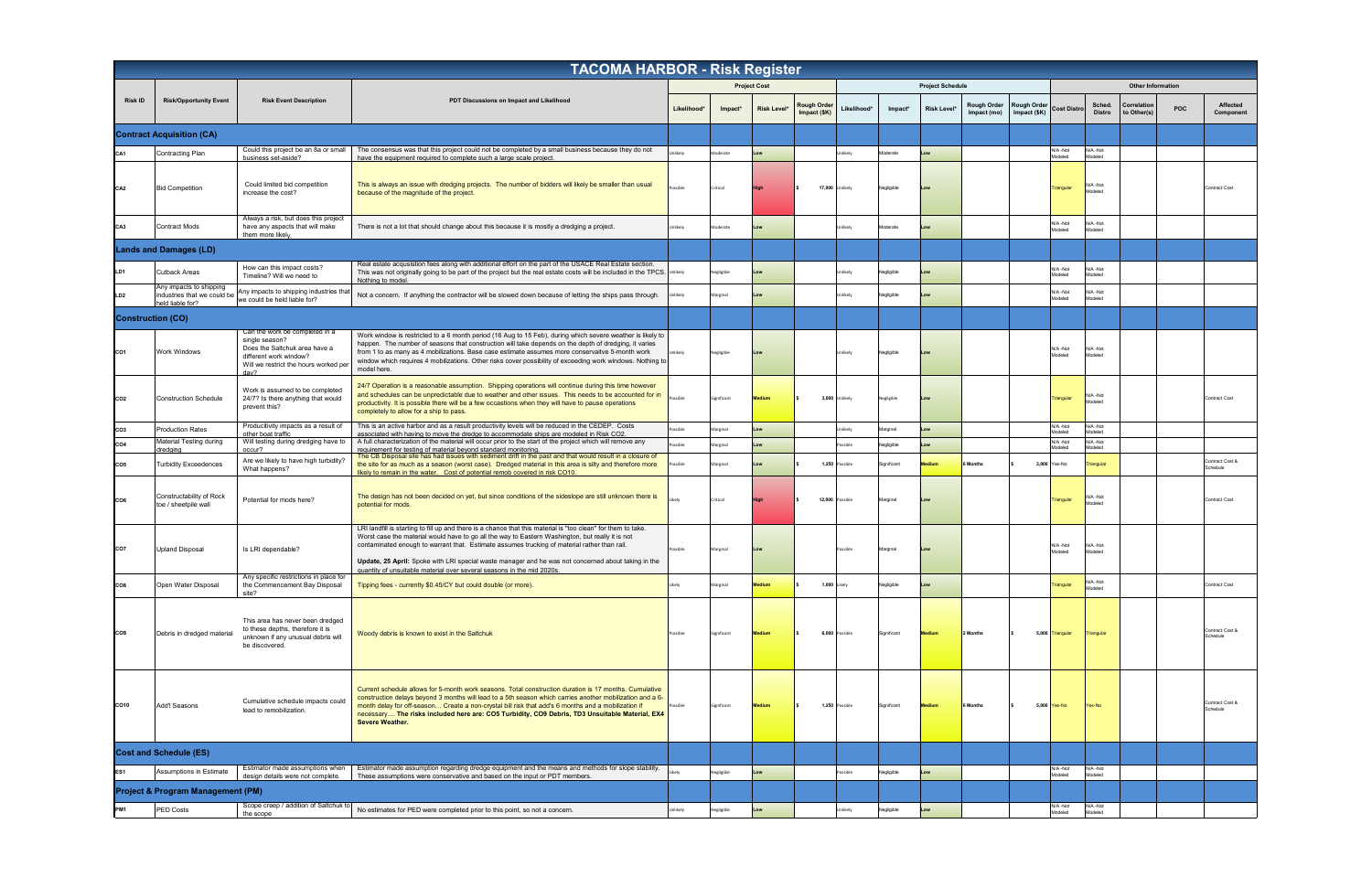|                 | <b>TACOMA HARBOR - Risk Register</b>                |                                                                                                                                                     |                                                                                                                                                                                                                                                                                                                                                                                                                                                                                      |                     |             |               |                            |                |            |                         |                                   |                             |                            |                         |                            |            |                            |  |
|-----------------|-----------------------------------------------------|-----------------------------------------------------------------------------------------------------------------------------------------------------|--------------------------------------------------------------------------------------------------------------------------------------------------------------------------------------------------------------------------------------------------------------------------------------------------------------------------------------------------------------------------------------------------------------------------------------------------------------------------------------|---------------------|-------------|---------------|----------------------------|----------------|------------|-------------------------|-----------------------------------|-----------------------------|----------------------------|-------------------------|----------------------------|------------|----------------------------|--|
|                 |                                                     |                                                                                                                                                     |                                                                                                                                                                                                                                                                                                                                                                                                                                                                                      | <b>Project Cost</b> |             |               |                            |                |            | <b>Project Schedule</b> |                                   |                             | <b>Other Information</b>   |                         |                            |            |                            |  |
| <b>Risk ID</b>  | <b>Risk/Opportunity Event</b>                       | <b>Risk Event Description</b>                                                                                                                       | PDT Discussions on Impact and Likelihood                                                                                                                                                                                                                                                                                                                                                                                                                                             | Likelihood*         | Impact*     | Risk Level*   | Rough Orde<br>Impact (\$K) | Likelihood*    | Impact*    | <b>Risk Level*</b>      | <b>Rough Order</b><br>Impact (mo) | Rough Order<br>Impact (\$K) | <b>Cost Distro</b>         | Sched.<br><b>Distro</b> | Correlation<br>to Other(s) | <b>POC</b> | Affected<br>Component      |  |
| PM <sub>2</sub> | <b>Project Scheduling</b>                           | Could anything cause the project to<br>be delayed                                                                                                   | If there are funding delays or difficulties with land acquisition the execution of the project could be delayed. Unlikely                                                                                                                                                                                                                                                                                                                                                            |                     | oderate     |               |                            | ossible        | Critical   |                         | 2 Months                          | 7,000                       | VA-Not<br>odeled           | es-No                   |                            |            | Project Cost & Schedule    |  |
|                 | <b>Regulatory &amp; Environmental (RE)</b>          |                                                                                                                                                     |                                                                                                                                                                                                                                                                                                                                                                                                                                                                                      |                     |             |               |                            |                |            |                         |                                   |                             |                            |                         |                            |            |                            |  |
| RE <sub>1</sub> | <b>Unanticipated HTRW</b>                           | HTRW discovered that can not be<br>disposed of at LRI                                                                                               | The biggest concern is the sideslopes because samples were not collected here. As discussed by the PDT<br>there is no official definition of HTRW, but we are concerned about the existence of any contaminents that<br>can not be disposed of at LRI. According to Kristen Kerns this would not be our problem, it would be<br>something the Port has to deal with so it should not be included in cost.                                                                            | Jnlikely            | gligible    |               |                            | nlikelv        | Critical   |                         | 12 Months                         | 7,000                       | V/A -Not<br>odeled         | inomial                 |                            |            | Project Cost & Schedule    |  |
| RE <sub>2</sub> | Requirement to change<br>scope                      | Will regulatory organizations requin<br>us to change anything about the<br>design, etc?                                                             | Not believed to be an issue. We have to file permits, work in the fish window, and make sure we don't<br>exceed turbidity, but that is all pretty standard for dredging. Nothing to model                                                                                                                                                                                                                                                                                            | ssible              | arginal     |               |                            | ossible        | larginal   |                         |                                   |                             | V/A -Not<br><b>Aodeled</b> | N/A -Not<br>Aodeled     |                            |            |                            |  |
| RE3             | <b>Turbidity Monitoring</b>                         | Anything beyond what is typically<br>required for dredging projects? Wha<br>about at Saltchuk?                                                      | Baseline turbidity monitoring should be included in the base estimate. It is possible that additional<br>monitoring would be required if there are exceedences detected. Exceedence impacts are documented in Possible<br>CO <sub>5</sub>                                                                                                                                                                                                                                            |                     | egligible   |               |                            | ossible        | larginal   |                         |                                   |                             | V/A -Not<br>Aodeled        | N/A -Not<br>Modeled     |                            |            |                            |  |
|                 | <b>Technical Design (TD) / Project Scope Growth</b> |                                                                                                                                                     |                                                                                                                                                                                                                                                                                                                                                                                                                                                                                      |                     |             |               |                            |                |            |                         |                                   |                             |                            |                         |                            |            |                            |  |
| TD1             | Scope Changes                                       | Potential for scope growth or added<br>features                                                                                                     | Biggest potential scope change is the decision that needs to be made with regard to the cutback areas for<br>this estimate that risk will be mitigated by assuming that sheetpile walls will be installed at each location.<br>No need to model this                                                                                                                                                                                                                                 | nlikely             | gligible    |               |                            | Inlikely       | Negligible |                         |                                   |                             | I/A -Not<br>Aodeled        | N/A -Not<br>Aodeled     |                            |            |                            |  |
| TD <sub>2</sub> | <b>Dredging Quantites</b>                           | Will the quantity of material needing<br>to be dredged increase significantly<br>between the time of the estimate<br>and the start of construction? | It is unlikely that there will be any significant change because there is no body of water flowing into the<br>waterway. Additionally, there has not been any requirement for maintence dredging the waterway. The<br>quantited used in the cost estimate include 2 ft of overdepth and 10% for shoaling.                                                                                                                                                                            | nlikely             | arginal     |               |                            | nlikely        | legligible |                         |                                   |                             | V/A -Not<br>Modeled        | N/A -Not<br>Modeled     |                            |            |                            |  |
| TD3             | Unsuitable Material<br>Quantity                     | Will the assumptions made about<br>quanitties for open water vs upland<br>disposal vary?                                                            | Yes, to some degree. We don't have a lot sampling for the side slopes so assumptions are being made<br>right now. By breaking up the waterway into three sections we should be increasing the accuracy of these<br>assumption, however there are still a number of unknowns. If the quantitiy of unsuitable material<br>increased it could have an impact on both cost and schedule. This can not be mitigated at this point, but<br>once a full characterization has been completed |                     | ritical     |               | 11,000 Likely              |                | Vegligible |                         | <b>Months</b>                     |                             | riangular                  | N/A -Not<br>Modeled     |                            |            | Contract Cost &<br>chedule |  |
| TD4             | Non-Native vs Native<br>Materials                   | Differences in how they are remvoe<br>and handled?                                                                                                  | Non-native materials will need to be screened prior to open water disposal - this will be included in the<br>estimate. Native materials will be significantly more difficult to remove because they are undisturbed and<br>compacted, etc. Count on productivity being reduced by as much as ~1/2.                                                                                                                                                                                   | Jnlikely            | arginal     |               |                            | Inlikely       | Vegligible |                         |                                   |                             | V/A -Not<br><b>Aodeled</b> | N/A -Not<br>Modeled     |                            |            |                            |  |
| TD5             | Cutback Area/ Slope<br>Stability                    | There are 4 areas that are of<br>concern following the ShipSim                                                                                      | The team still does not have a set solution for these 4 locations. Most likely there will either be cutbacks<br>or a sheetpile wall installed in order to stabilize the slopes and allow for deepening. The consensus<br>among the team is that the most technically complicated and expensive would be a sheetpile wall,<br>therefore this is the option that will be included in the estimate. No need to model any risks.                                                         | Inlikely            | gligible    |               |                            | nlikely        | Vegligible |                         |                                   |                             | VA-Not<br>Aodeled          | V/A -Not<br>Aodeled     |                            |            |                            |  |
| <b>External</b> |                                                     |                                                                                                                                                     |                                                                                                                                                                                                                                                                                                                                                                                                                                                                                      |                     |             |               |                            |                |            |                         |                                   |                             |                            |                         |                            |            |                            |  |
| EX <sub>1</sub> | <b>Fuel Pricing</b>                                 | Proiect will take place over 2-3<br>seasons therefore the cost of fuel may costs.<br>flucuate.                                                      | Fuel price is a major drive for the costs of dredging and an increase in price would increase construction                                                                                                                                                                                                                                                                                                                                                                           | Possible            | Significant | <b>Medium</b> |                            | 4,000 Possible | Negligible |                         |                                   |                             | riangular                  | N/A -Not<br>Modeled     |                            |            | Contract Cost              |  |
| EX2             | <b>Steel Pricing</b>                                | This is only relevant if we the sheetpile<br>retaining wall option is used.                                                                         | Steel pricing has been volatile lately. There is no way to know if that will continue to be the case, but the<br>large quantity required means that the cost impacts could be significant.                                                                                                                                                                                                                                                                                           | 'ossible            | ignificant  | <b>Medium</b> |                            | 3,000 Possible | Vegligible |                         |                                   |                             | N/A -Not<br>Modeled        | N/A -Not<br>Modeled     |                            |            | Contract Cost              |  |
| EX3             | Stakeholder Influence                               | Could input from stakeholders,<br>tribes, or political influence lead to<br>additional requirements or delays?                                      | According to the Port of Tacoma reps the tribes have not expressed any concern about the project<br>previously. If anything it is believed that they will find the project even more "tolerable" if the Saltchuk<br>disposal site happens.<br>Land acquisition may be an issue for sites 2-3, this risk is accounted for in PM2                                                                                                                                                      | Inlikely            | egligible   |               |                            | Inlikely       | Negligible |                         |                                   |                             | N/A -Not<br>Modeled        | N/A -Not<br>Modeled     |                            |            |                            |  |
| EX4             | Severe Weather                                      | The project work window is already<br>very small. Severe weather could<br>delay the project and force additiona<br>seasons or mobs.                 | Severe weather is a definite possibility based on the window of time when work will be completed. Model<br>schedule impact here. Potentail cost of mob/remob is covered in CO10.                                                                                                                                                                                                                                                                                                     | Jnlikely            | gligible    |               |                            | Likely         | Marginal   | Medium                  | <b>Months</b>                     |                             | N/A -Not<br>Modeled        | es-No                   |                            |            | Contract Cost &<br>chedule |  |